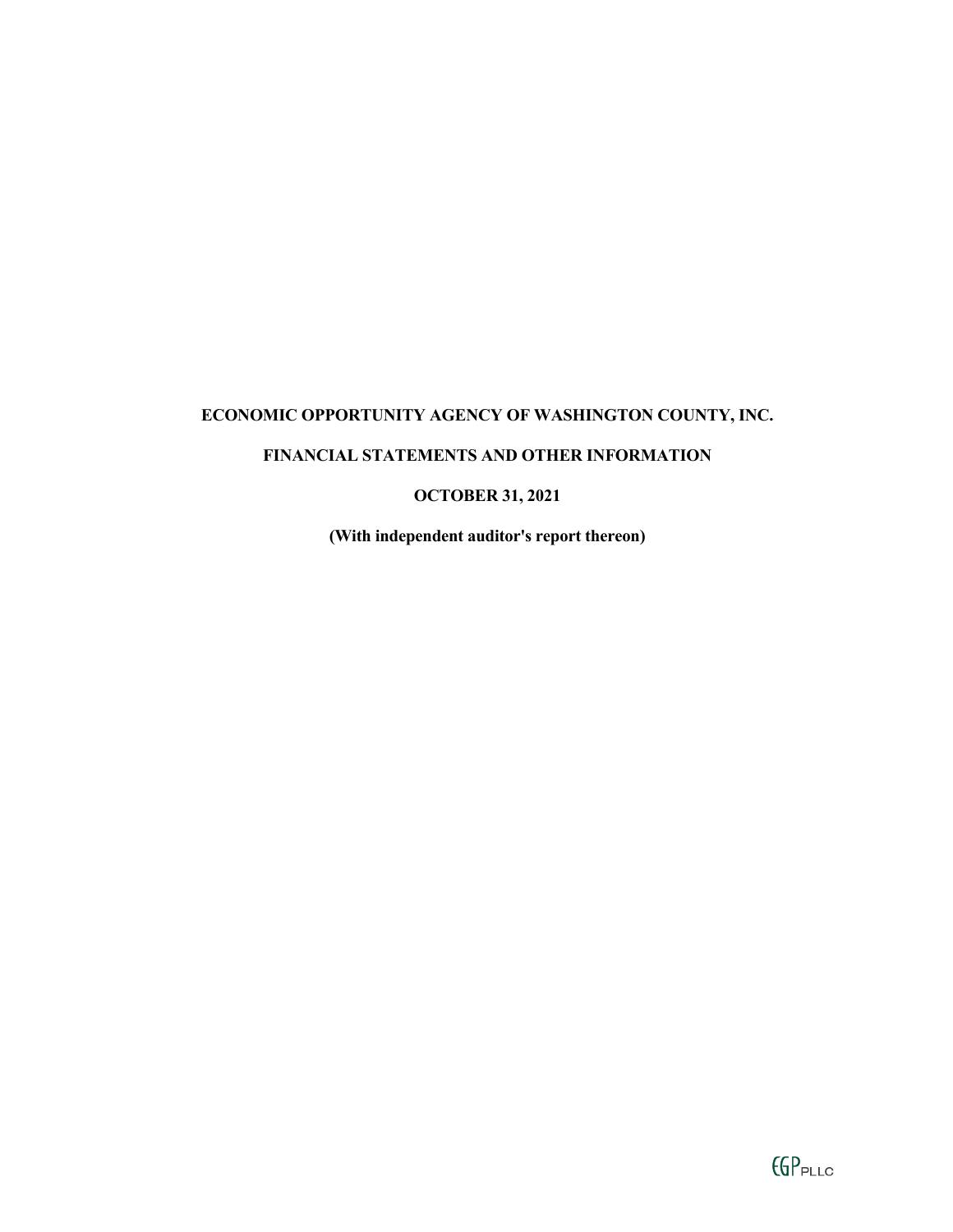## **Table of Contents**

| <b>Financial Statements</b>                                               |           |
|---------------------------------------------------------------------------|-----------|
| Independent Auditor's Report                                              | $1 - 2$   |
| <b>Statement of Financial Position</b>                                    | 3         |
| <b>Statement of Activities</b>                                            | 4         |
| <b>Statement of Functional Expenses</b>                                   | 5         |
| <b>Statement of Cash Flows</b>                                            | 6         |
| Notes to Financial Statements                                             | $7 - 12$  |
| <b>Other Reporting</b>                                                    |           |
| Independent Auditor's Report on Internal Control Over Financial Reporting |           |
| and on Compliance and other Matters Based on an Audit of Financial        |           |
| Statements Performed in Accordance with Government Auditing Standards     | $13 - 14$ |
| Independent Auditor's Report on Compliance for Each Major Federal Program | $15 - 16$ |
| and Report on Internal Control Over Compliance in Accordance with the     |           |
| <b>Uniform Guidance</b>                                                   |           |
| Schedule of Findings and Questioned Costs                                 | $17-19$   |
| Schedule of Expenditures of Federal Awards                                | $20 - 21$ |
| <b>Supplemental Information</b>                                           |           |
| Schedule of Expenditures of State Awards                                  | 22        |
| Combining Statement of Financial Position                                 | $23 - 26$ |
| Combining Statement of Activities                                         | 27-30     |
| Schedule of Units of Service for the Child and Adult Care Food Program    | 31        |
| Supplemental Data Sheet                                                   | 32        |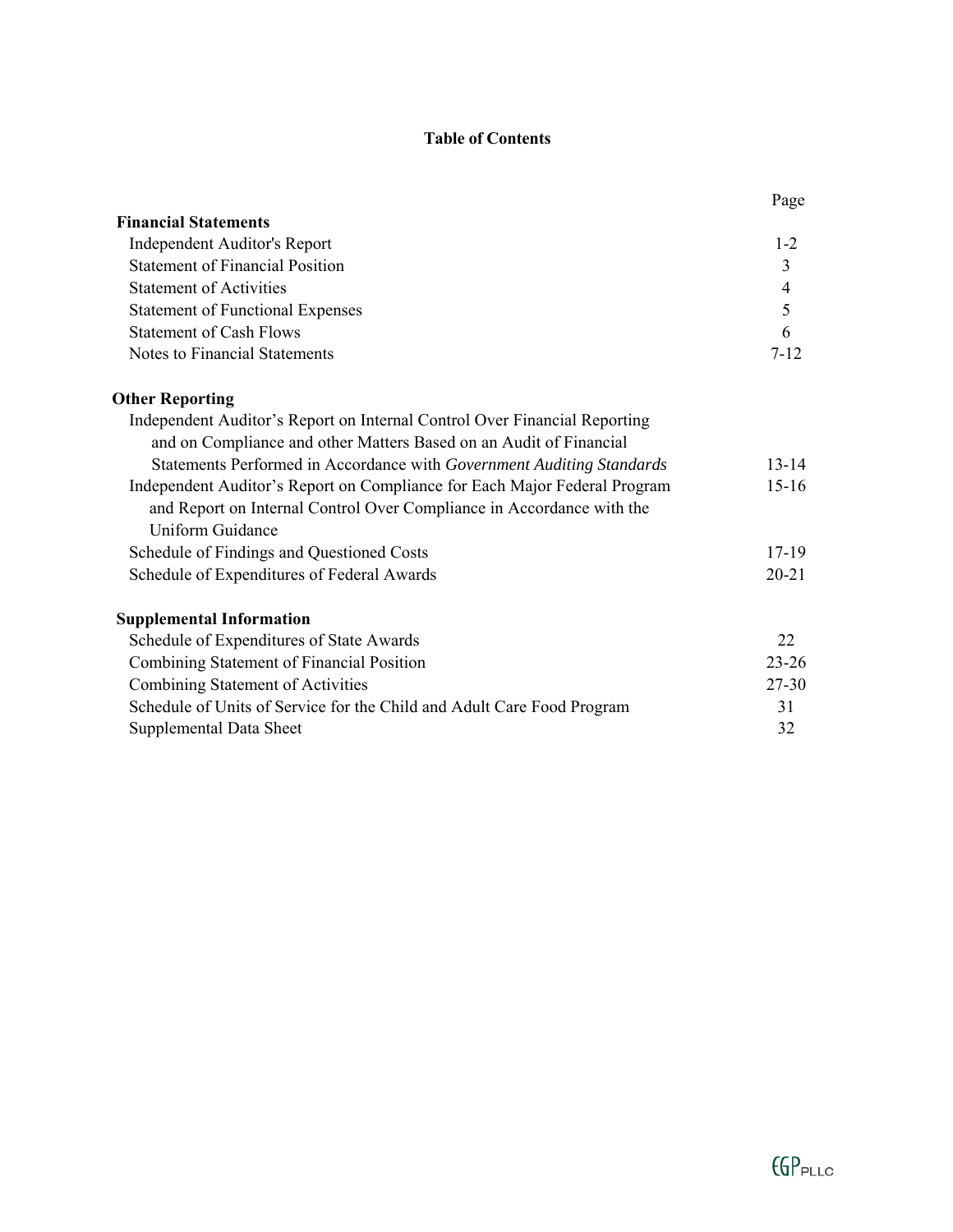



## **Independent Auditor's Report**

To the Board of Directors Economic Opportunity Agency of Washington County, Inc.

#### **Report on the Financial Statements**

We have audited the accompanying financial statements of Economic Opportunity Agency of Washington County, Inc. (the "Organization"), which comprise the statements of financial position as of October 31, 2021, and the related statements of activities, functional expenses, and cash flows for the year then ended, and the related notes to the financial statements.

#### **Management's Responsibility for the Financial Statements**

Management is responsible for the preparation and fair presentation of these financial statements in accordance with accounting principles generally accepted in the United States of America; this includes the design, implementation, and maintenance of internal control relevant to the preparation and fair presentation of financial statements that are free from material misstatement, whether due to fraud or error.

#### **Auditor's Responsibility**

Our responsibility is to express an opinion on these financial statements based on our audit. We conducted our audit in accordance with auditing standards generally accepted in the United States of America and the standards applicable to financial audits contained in the *Government Auditing Standards*, issued by the Comptroller General of the United States. Those standards require that we plan and perform the audit to obtain reasonable assurance about whether the financial statements are free from material misstatement.

An audit involves performing procedures to obtain audit evidence about the amounts and disclosures in the financial statements. The procedures selected depend on the auditor's judgment, including the assessment of the risks of material misstatement of the financial statements, whether due to fraud or error. In making those risk assessments, the auditor considers internal control relevant to the entity's preparation and fair presentation of the financial statements in order to design audit procedures that are appropriate in the circumstances, but not for the purpose of expressing an opinion on the effectiveness of the entity's internal control. Accordingly, we express no such opinion. An audit also includes evaluating the appropriateness of accounting policies used and the reasonableness of significant accounting estimates made by management, as well as evaluating the overall presentation of the financial statements.

We believe that the audit evidence we have obtained is sufficient and appropriate to provide a basis for our audit opinion.

#### **Opinion**

In our opinion, the financial statements referred to above present fairly, in all material respects, the financial position of Economic Opportunity Agency of Washington County, Inc. as of October 31, 2021, and the changes in its net assets and its cash flows for the year then ended in accordance with accounting principles generally accepted in the United States of America.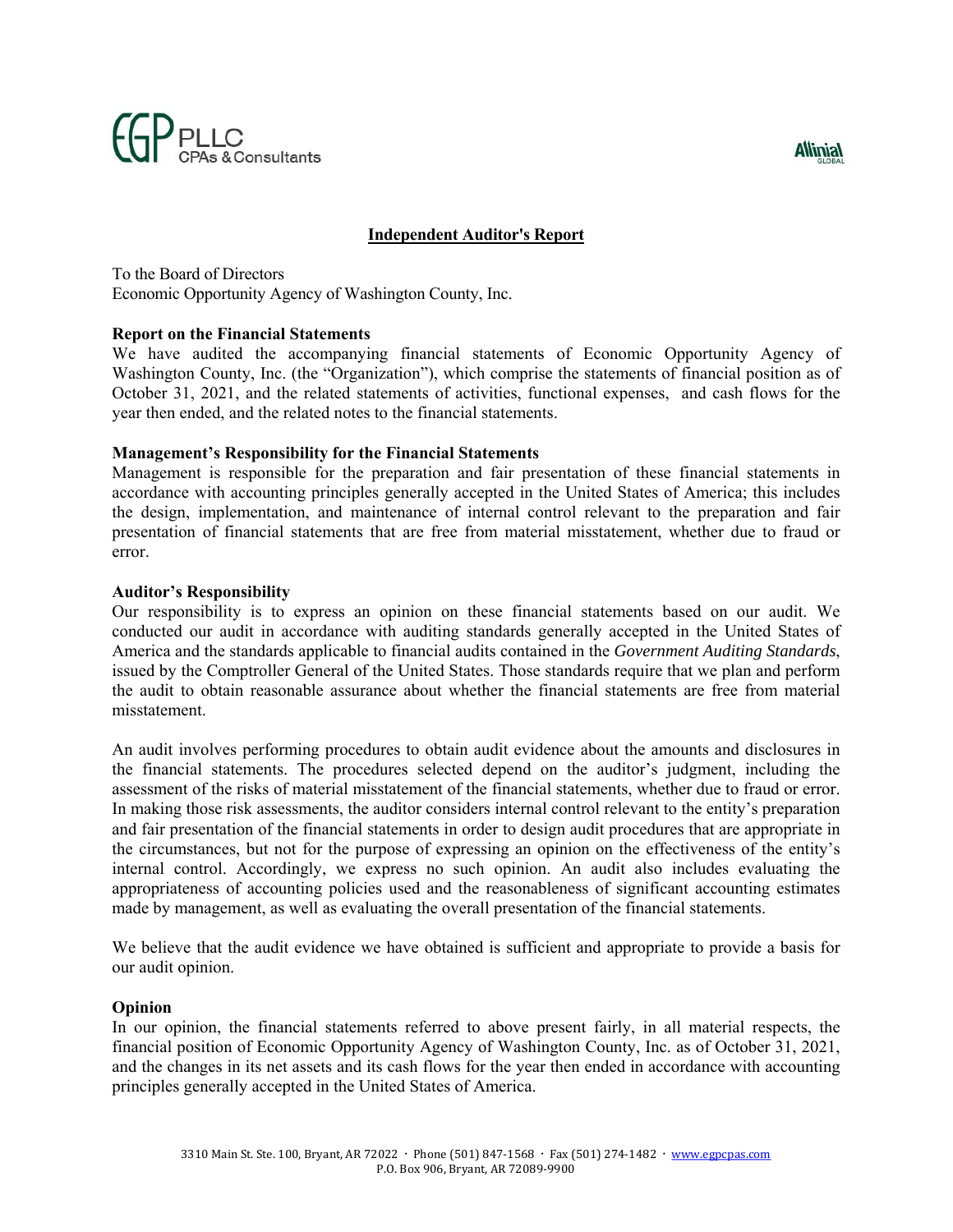#### **Other Matters**

#### *Other Information*

Our audit was conducted for the purpose of forming an opinion on the financial statements as a whole. The accompanying Schedule of Expenditures of Federal Awards is presented for purposes of additional analysis as required by the audit requirements of Title 2 U.S. Code of Federal Regulations (CFR) Part 200, *Uniform Administrative Requirements, Cost Principles, and Audit Requirements for Federal Awards*  (Uniform Guidance), and is not a required part of the financial statements. In addition, the accompanying supplemental information, as listed in the preceding table of contents, is presented for purposes of additional analysis and is not a required part of the financial statements. Such information is the responsibility of management and was derived from and relates directly to the underlying accounting and other records used to prepare the financial statements. The information has been subjected to the auditing procedures applied in the audit of the financial statements and certain additional procedures, including comparing and reconciling such information directly to the underlying accounting and other records used to prepare the financial statements or to the financial statements themselves, and other additional procedures in accordance with auditing standards generally accepted in the United States of America. In our opinion, the Schedule of Expenditures of Federal Awards is fairly stated in all material respects in relation to the financial statements as a whole.

#### **Other Reporting Required by** *Government Auditing Standards*

In accordance with *Government Auditing Standards,* we have also issued our report dated April 15, 2022, on our consideration of Economic Opportunity Agency of Washington County Inc.'s internal control over financial reporting and on our tests of its compliance with certain provisions of laws, regulations, contracts, and grant agreements and other matters. The purpose of that report is to describe the scope of our testing of internal control over financial reporting and compliance and the results of that testing, and not to provide an opinion on internal control over financial reporting or on compliance. That report is an integral part of an audit performed in accordance with *Government Auditing Standards* in considering Economic Opportunity Agency of Washington County Inc.'s internal control over financial reporting and compliance.

EGP, PLIC

April 15, 2022 Certified Public Accountants & Consultants Bryant, Arkansas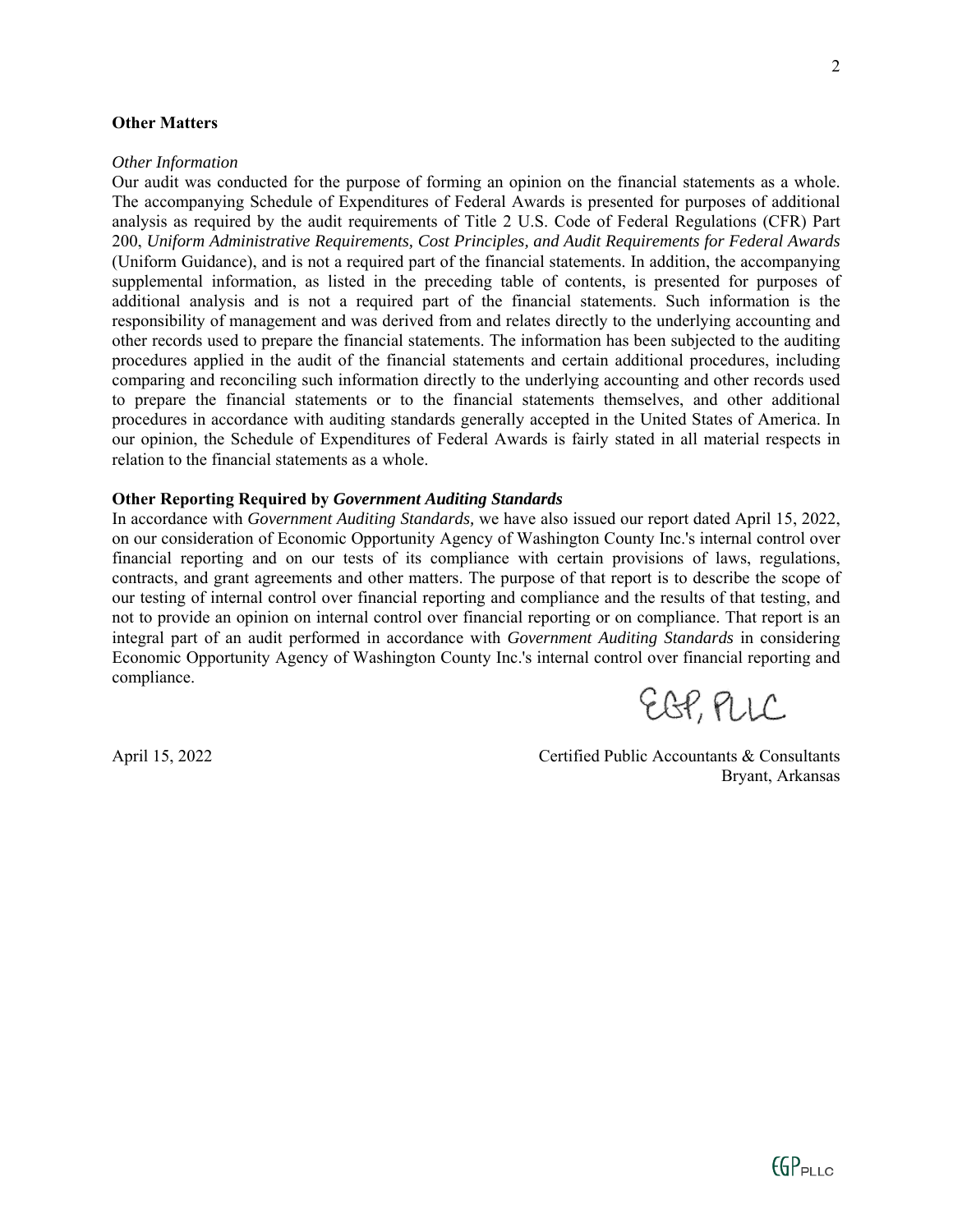# **Economic Opportunity Agency of Washington County, Inc. Statement of Financial Position October 31, 2021**

|                                         |    | Without<br><b>Donor</b> |              | <b>With Donor</b>   |              |              |
|-----------------------------------------|----|-------------------------|--------------|---------------------|--------------|--------------|
|                                         |    | <b>Restrictions</b>     |              | <b>Restrictions</b> |              | <b>Total</b> |
| <b>Assets</b>                           |    |                         |              |                     |              |              |
| <b>Current Assets</b>                   |    |                         |              |                     |              |              |
| Cash and cash equivalents               | \$ | 823,722                 | $\mathbb{S}$ | (75, 954)           | $\mathbb{S}$ | 747,768      |
| Investments                             |    | 93,318                  |              |                     |              | 93,318       |
| Accounts receivable                     |    |                         |              |                     |              |              |
| Grants/contracts                        |    |                         |              | 790,730             |              | 790,730      |
| Other                                   |    | 1,000                   |              | 811                 |              | 1,811        |
| Prepaid expenses                        |    | 49,102                  |              |                     |              | 49,102       |
| Interfund receivables                   |    | 328,748                 |              |                     |              | 328,748      |
| Inventory                               |    |                         |              | 15,413              |              | 15,413       |
| <b>Total Current Assets</b>             |    | 1,295,890               |              | 731,000             |              | 2,026,890    |
| <b>Non-current Assets</b>               |    |                         |              |                     |              |              |
| <b>Fixed assets</b>                     |    | 6,521,028               |              |                     |              | 6,521,028    |
| Less accumulated depreciation           |    | (3,066,369)             |              |                     |              | (3,066,369)  |
| <b>Total Non-current Current Assets</b> |    | 3,454,659               |              |                     |              | 3,454,659    |
| <b>Total Assets</b>                     | S. | 4,750,549               | \$           | 731,000             | S            | 5,481,549    |
| <b>Liabilities and Net Assets</b>       |    |                         |              |                     |              |              |
| <b>Current Liabilities</b>              |    |                         |              |                     |              |              |
| Accounts payable                        | \$ | 3,316                   | \$           | 179,994             | $\mathbb{S}$ | 183,310      |
| <b>Accrued liabilities</b>              |    | 123,748                 |              | 26,675              |              | 150,423      |
| Accrued wages                           |    | 127                     |              | 85,670              |              | 85,797       |
| <b>PWCC Kitchen Reserve</b>             |    | 17,990                  |              |                     |              | 17,990       |
| Deferred revenue                        |    | 108,131                 |              | 212,468             |              | 320,599      |
| Interfund payables                      |    | 328,748                 |              |                     |              | 328,748      |
| <b>Total Current Liabilities</b>        |    | 582,060                 |              | 504,807             |              | 1,086,867    |
| <b>Net Assets</b>                       |    | 4,168,489               |              | 226,193             |              | 4,394,682    |
| <b>Total Liabilities and Net Assets</b> |    | \$4,750,549             | \$           | 731,000             | \$           | 5,481,549    |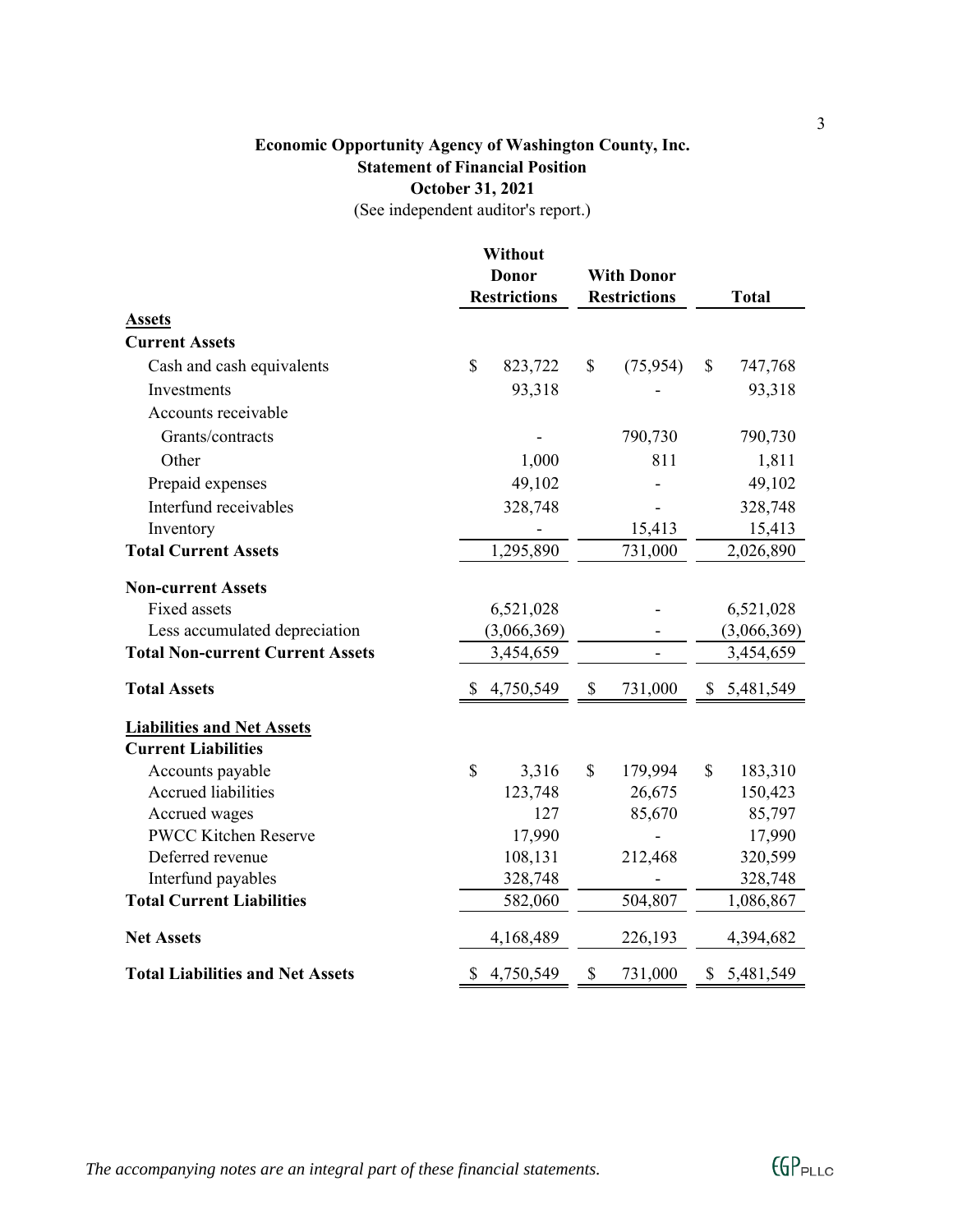# **For the Year Ended October 31, 2021 Statement of Activities Economic Opportunity Agency of Washington County, Inc.**

|                                          | Without<br>Donor<br><b>Restrictions</b> | With<br><b>Donor</b><br><b>Restrictions</b> | <b>Totals</b> |  |
|------------------------------------------|-----------------------------------------|---------------------------------------------|---------------|--|
| Revenue                                  |                                         |                                             |               |  |
| Federal/state grants                     | \$                                      | \$<br>8,249,661                             | \$8,249,661   |  |
| Interest                                 | 123                                     |                                             | 123           |  |
| Non-federal contributions/revenues       | 149,361                                 | 361,561                                     | 510,922       |  |
| In-kind donations                        | 120,957                                 | 802,092                                     | 923,049       |  |
| Net assets released from restrictions:   |                                         |                                             |               |  |
| Satisfaction of program restrictions     | 9,424,799                               | (9, 424, 799)                               |               |  |
| <b>Total Revenues</b>                    | 9,695,240                               | (11, 485)                                   | 9,683,755     |  |
| <b>Expenses</b>                          |                                         |                                             |               |  |
| Program services:                        |                                         |                                             |               |  |
| Social services                          | 1,749,676                               |                                             | 1,749,676     |  |
| Headstart                                | 5,205,803                               |                                             | 5,205,803     |  |
| Children's services                      | 825,830                                 |                                             | 825,830       |  |
| Home energy assistance                   | 1,695,924                               |                                             | 1,695,924     |  |
| Personal development & education         | 46,567                                  |                                             | 46,567        |  |
| Supporting services:                     |                                         |                                             |               |  |
| Management and general                   | 89,273                                  |                                             | 89,273        |  |
| <b>Total Expenses</b>                    | 9,613,073                               | $\overline{a}$                              | 9,613,073     |  |
| Increase (decrease) in net assets before |                                         |                                             |               |  |
| other gains and losses                   | 82,167                                  | (11, 485)                                   | 70,682        |  |
| <b>Other Gains and Losses</b>            |                                         |                                             |               |  |
| Acquisition/disposition of assets        | 297,475                                 |                                             | 297,475       |  |
| Realized gains/(losses)                  | 356                                     |                                             | 356           |  |
| Unrealized gains/(losses)                | 17,814                                  |                                             | 17,814        |  |
| Depreciation                             | (260, 290)                              |                                             | (260, 290)    |  |
| <b>Total Other Gains and Losses</b>      | 55,355                                  | $\overline{\phantom{a}}$                    | 55,355        |  |
| <b>Change in Net Assets</b>              | 137,522                                 | (11, 485)                                   | 126,037       |  |
| <b>Net Assets - Beginning of Year</b>    | 4,030,967                               | 237,678                                     | 4,268,645     |  |
| <b>Net Assets - End of Year</b>          | \$4,168,489                             | \$<br>226,193                               | \$4,394,682   |  |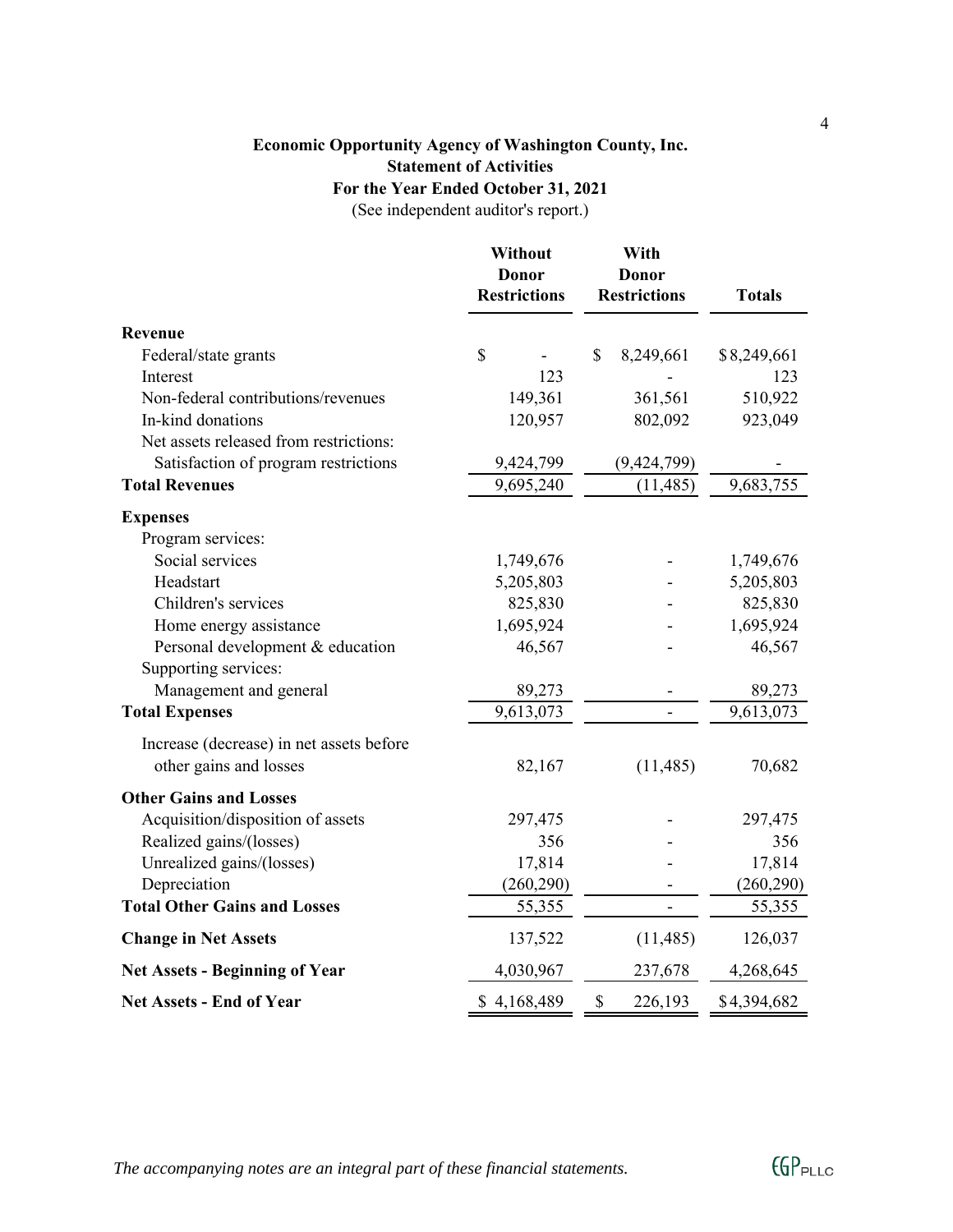### **Economic Opportunity Agency of Washington County, Inc. Statement of Functional Expenses For the Year Ended October 31, 2021** (See independent auditor's report.)

|                                     |                           |                 | <b>Program Services</b> |                            |                       | <b>Program Services</b>    | <b>Supporting</b><br><b>Services</b> |                            |
|-------------------------------------|---------------------------|-----------------|-------------------------|----------------------------|-----------------------|----------------------------|--------------------------------------|----------------------------|
|                                     |                           |                 |                         | Home                       | Personal              | <b>Total</b>               | Management                           | <b>Combined</b>            |
|                                     | <b>Social</b>             |                 | <b>Children's</b>       | <b>Energy</b>              | <b>Development</b>    | Program                    | and                                  | <b>Totals</b>              |
|                                     | <b>Services</b>           | Headstart       | <b>Services</b>         | Assistance                 | & Education           | <b>Service</b>             | General                              | (Memo)                     |
| Salaries                            | 551,182<br>-S             | 2,891,603<br>\$ | $\mathbb{S}$<br>591,730 | $\mathbb{S}$<br>128,873    | $\mathbb{S}$<br>2,926 | 4,166,314<br><sup>\$</sup> | $\mathbb{S}$<br>49,719               | 4,216,033<br><sup>\$</sup> |
| Program costs and supplies          | 803,329                   | 538,756         | 48,828                  | 1,500,318                  | 39,000                | 2,930,231                  | 15,964                               | 2,946,195                  |
| Employee benefits                   | 31,692                    | 252,734         | 34,092                  | 7,075                      | 360                   | 325,953                    | 2,681                                | 328,634                    |
| Payroll taxes                       | 40,195                    | 191,106         | 42,114                  | 9,517                      | 77                    | 283,009                    | 3,875                                | 286,884                    |
| Rent and space costs                | 27,404                    | 282,393         | 4,619                   | 9,369                      | 11                    | 323,796                    | 127                                  | 323,923                    |
| Repairs and maintenance             |                           | 214,911         | 10,661                  | $\blacksquare$             |                       | 225,572                    |                                      | 225,572                    |
| Professional services               | 18,125                    | 157,373         | 26,656                  | 13,409                     | 3,617                 | 219,180                    | 222                                  | 219,402                    |
| Nutrition services - children meals | 179,774                   | 1,766           | 1,772                   |                            | $\blacksquare$        | 183,312                    |                                      | 183,312                    |
| Retirement contributions            | 21,801                    | 122,601         | 17,433                  | 5,565                      | 283                   | 167,683                    | 2,603                                | 170,286                    |
| Equipment                           | 2,648                     | 124,377         |                         |                            |                       | 127,025                    |                                      | 127,025                    |
| Staff development and training      | 3,036                     | 111,597         | 1,971                   | 48                         | $\blacksquare$        | 116,652                    | 129                                  | 116,781                    |
| Utilities                           | 2,212                     | 65,976          | 13,049                  |                            | $\blacksquare$        | 81,237                     |                                      | 81,237                     |
| Insurance                           | 4,254                     | 52,206          | 6,640                   | 799                        | 206                   | 64,105                     | 8,935                                | 73,040                     |
| Advertising, printing and copying   | 3,282                     | 56,445          | 1,866                   | 4,770                      |                       | 66,363                     | 3,847                                | 70,210                     |
| Communication                       | 14,304                    | 41,783          | 4,703                   | 5,681                      | 36                    | 66,507                     | 256                                  | 66,763                     |
| State unemployment insurance        | 7,041                     | 36,913          | 11,448                  | 2,054                      | 45                    | 57,501                     | 332                                  | 57,833                     |
| Nutrition services - adult meals    | $\blacksquare$            | 42,125          | 3,650                   | $\blacksquare$             |                       | 45,775                     | $\frac{1}{2}$                        | 45,775                     |
| Travel                              | 24,099                    | 6,531           | 165                     |                            | $\blacksquare$        | 30,795                     |                                      | 30,795                     |
| Memberships and registration fees   | 8,472                     | 3,550           | 3,164                   | 23                         | 6                     | 15,215                     |                                      | 15,215                     |
| Office expense                      | 5,879                     | 632             | 299                     | 7,944                      |                       | 14,754                     | 38                                   | 14,792                     |
| Vehicle expense                     |                           | 10,238          | 541                     |                            |                       | 10,779                     |                                      | 10,779                     |
| COVID-19 expenses                   | 892                       |                 |                         | 442                        |                       | 1,334                      |                                      | 1,334                      |
| Janitorial services and lawn care   | 55                        |                 |                         | 37                         |                       | 92                         | 545                                  | 637                        |
| Food costs and commodities          |                           | 187             |                         |                            |                       | 187                        |                                      | 187                        |
| Miscellaneous                       |                           |                 | 429                     |                            |                       | 429                        |                                      | 429                        |
| <b>Total</b>                        | 1,749,676<br><sup>S</sup> | 5,205,803<br>S. | \$<br>825,830           | 1,695,924<br><sup>\$</sup> | \$<br>46,567          | $\mathbb{S}$<br>9,523,800  | \$<br>89,273                         | 9,613,073<br>\$            |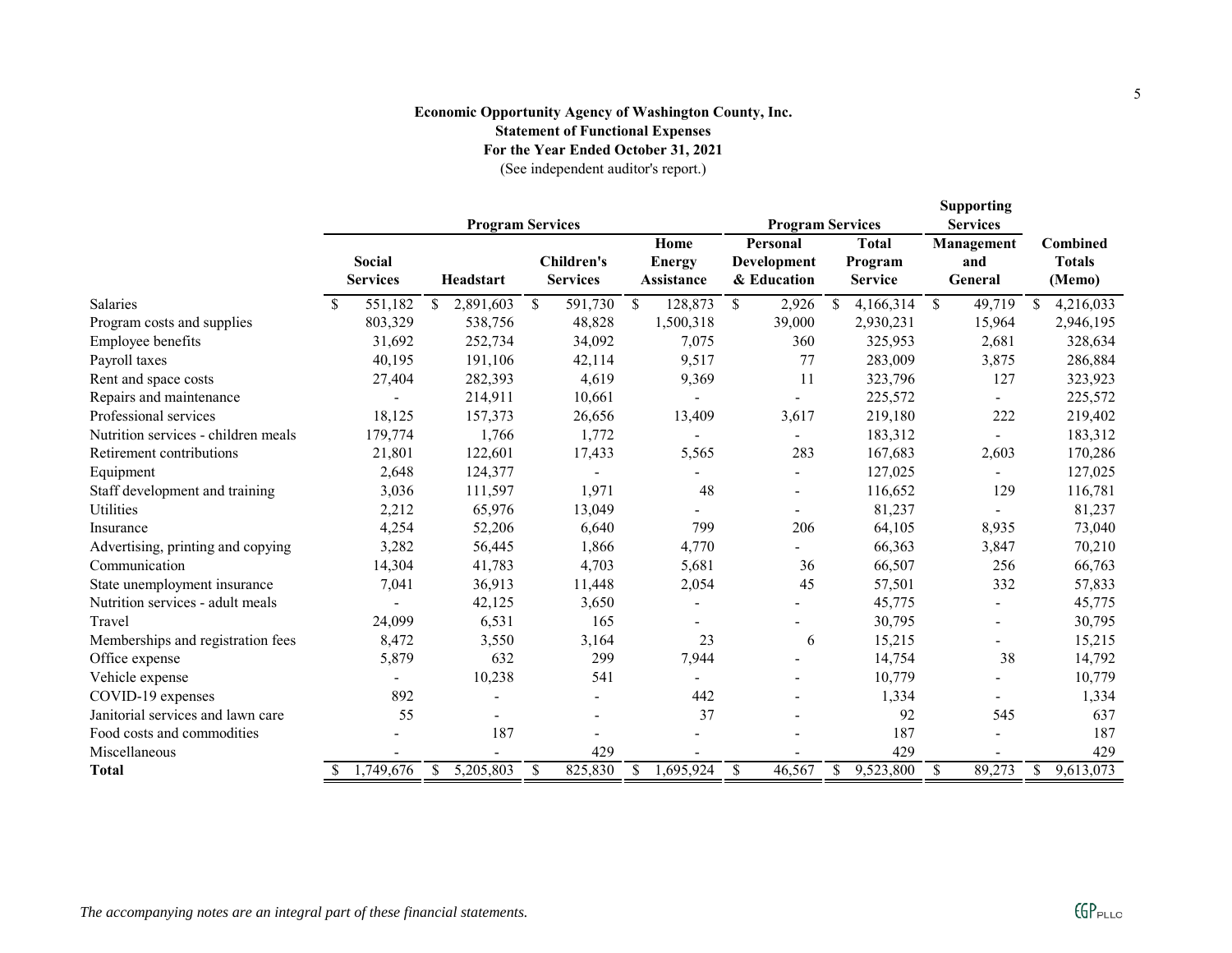| <b>Statement of Cash Flows</b>                              |               |
|-------------------------------------------------------------|---------------|
| For the Year Ended October 31, 2021                         |               |
| (See independent auditor's report.)                         |               |
| <b>Cash Flows from Operating Activities:</b>                |               |
| Change in net assets                                        | \$<br>126,037 |
| Adjustments to reconcile (decrease) increase in net assets  |               |
| to net cash (required) provided by operating activities:    |               |
| Depreciation                                                | 204,143       |
| <b>Decrease (Increase) in Assets:</b>                       |               |
| Accounts receivable                                         | (171, 430)    |
| Preapid expenses                                            | (49,102)      |
| Inventory                                                   | 92,827        |
| <b>Increase (Decrease) in Liabilities:</b>                  |               |
| Accounts payable                                            | 65,882        |
| <b>Accrued liabilities</b>                                  | 74,385        |
| Accrued wages                                               | 38,863        |
| PWCC kitchen reserve                                        | (2, 424)      |
| Deferred revenue                                            | 159,695       |
| <b>Net Cash Provided (Required) by Operating Activities</b> | 538,876       |
| <b>Cash Flows from Investing Activities:</b>                |               |
| Investments                                                 | (18,205)      |
| Capital expenditures                                        | (241, 328)    |
| <b>Net Cash Provided (Required) by Investing Activities</b> | (259, 533)    |
| <b>Increase (Decrease) in Cash and Cash Equivalents</b>     | 279,343       |
| Cash and cash equivalents - beginning of year               | 468,425       |
| <b>Cash and Cash Equivalents - End of Year</b>              | \$<br>747,768 |

**Economic Opportunity Agency of Washington County, Inc.**

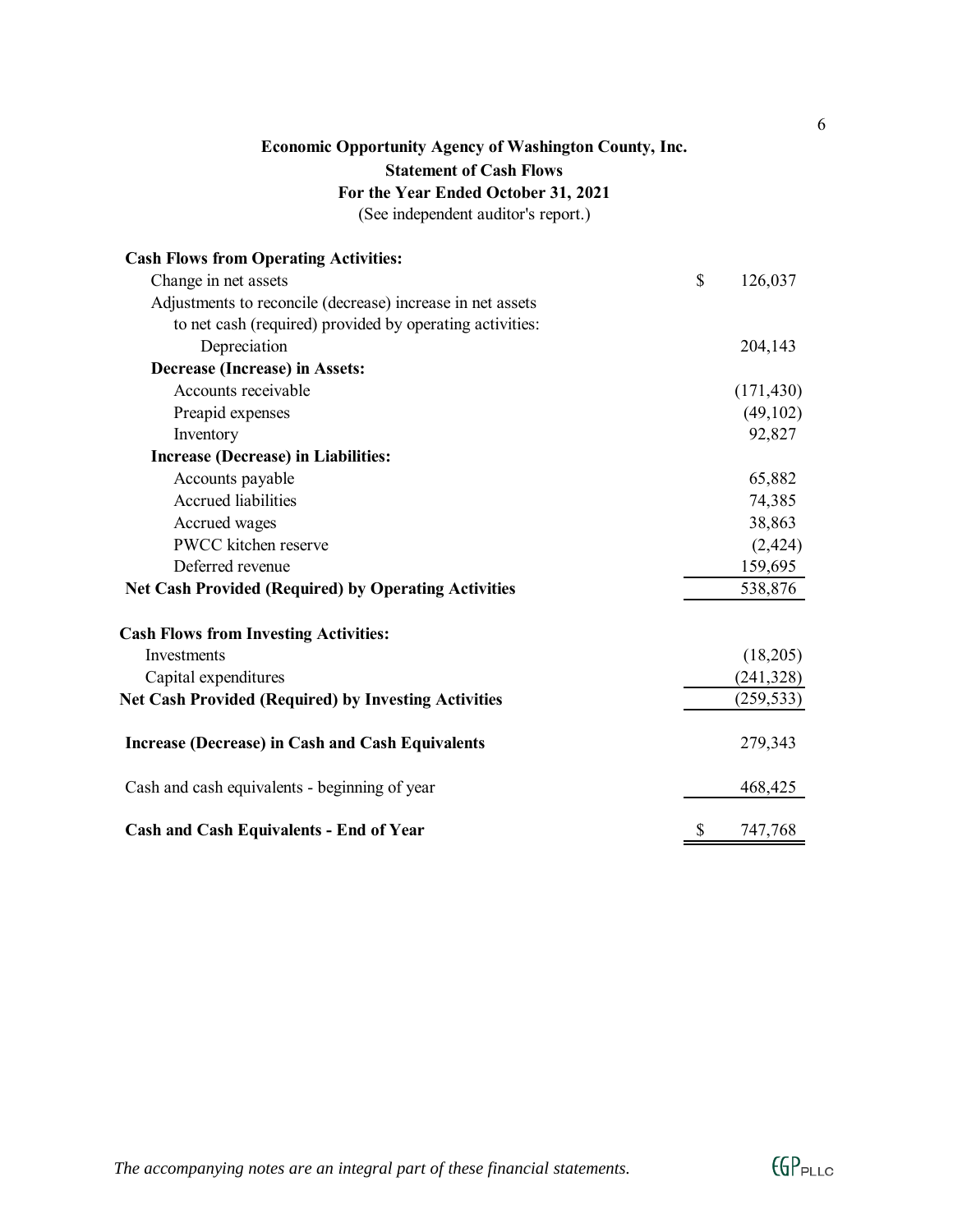#### **1. Nature of Activities and Summary of Significant Accounting Policies**

### Nature of Activities

Economic Opportunity Agency of Washington County, Inc. (the "Organization") is a community action agency whose purpose is to make improvements in the lives of low-income individuals and families and communities in which they live, with the goal for clients of self-sufficient living. The Organization was authorized as part of the Economic Opportunity Act of 1965.

The Organization's principal activities consist of carrying out programs under grants from the U.S. Department of Health and Human Services and the U.S. Department of Agriculture. The acceptance of these grants requires compliance with grant conditions, including the furnishing of certain cash or noncash contributions from non-federal sources.

#### Basis of Accounting

 The accompanying financial statements have been prepared on the accrual basis which is in accordance with accounting principles generally accepted in the United States of America ("GAAP"). Under the accrual basis, revenues are recognized when earned rather than received, and expenses are recorded when the liability is incurred, rather than when payment is made. Net assets represent the cumulative excess of revenue recognized over expenses incurred.

#### Estimates

 The preparation of financial statements in conformity with accounting principles generally accepted in the United States of America requires management to make estimates and assumptions. This will affect the reported amounts of assets and liabilities, disclosure of contingent assets and liabilities at the date of the financial statements, and the reported amounts of revenues and expenses during the reporting period. Actual results could differ from these estimates.

#### Cash and Cash Equivalents

For purposes of the statement of cash flows, the Organization considers all unrestricted and highly liquid investments to be cash equivalents.

#### Investments

 Investments consist of donor designated investment funds at a local foundation totaling \$93,318 at October 31, 2021. Arkansas Community Foundation has variance power over these investments.

#### Grants Receivable

 Grants receivable at October 31, 2021, are predominantly due from various governmental agencies. These receivables are stated at the amounts to be collected from the grantors subsequent to the statement of financial position date. Due to the nature of the receivables, the Organization does not consider an allowance for doubtful accounts to be necessary.

#### Grant and Contract Revenue

 Certain grant revenues are recognized for financial statement purposes to the extent of related allowable program expenses, as these grants operate on a reimbursement basis. Certain contract revenues are recognized for financial statement purposes based on the number of units served multiplied by the contract rate. Grants received in advance of satisfaction of award conditions are reported as deferred revenues until the conditions are substantially met.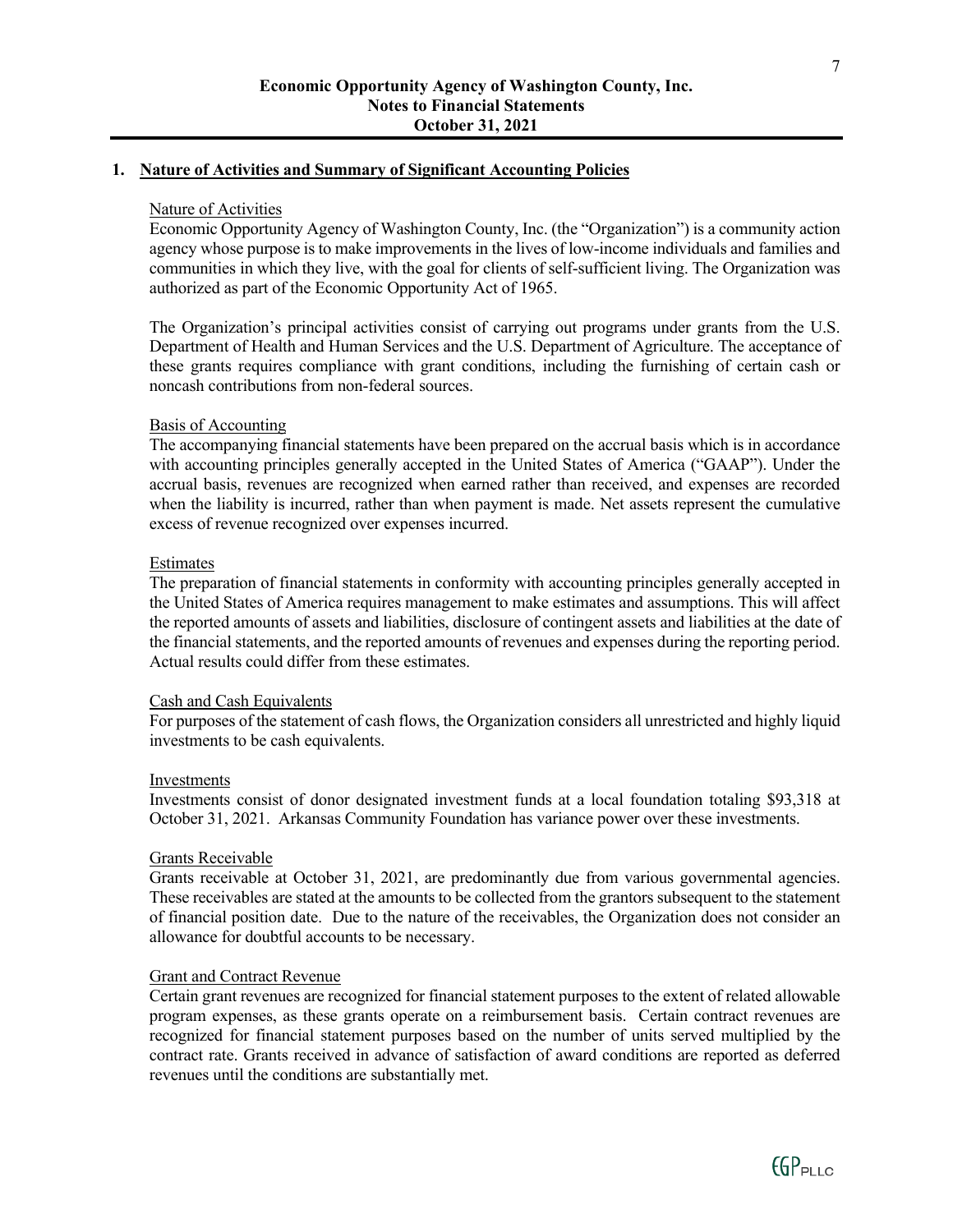#### **Inventories**

 Inventory consists of food items to be distributed as part of the Emergency Food Assistance Program, which have been designated as commodities. Cost is based on information provided by the U.S.D.A. using the first-in, first-out method.

#### Property and Equipment

 Property and equipment are recorded at cost, or if contributed, at estimated fair values at the date of receipt. It is the Organization's policy to capitalize all asset purchases greater than \$1,000 while expensing all asset purchases under \$1,000. Depreciation is computed using the straight-line method using 20 to 40 years for buildings and land and 5 to 15 years for all other property and equipment. Depreciation expense for the year ended October 31, 2021, equaled \$260,290.

 Property acquired is considered to be owned by the Organization while used in the program for which it was purchased on in future authorized programs; however, the property, its disposition as well as the ownership of any proceeds there from, is subject to federal regulations including federal government reversionary interests.

#### Compensated Absences

 The Organization recognizes its obligation related to employees' rights to receive compensation for future absences attributable to employees' services already rendered. These rights are accumulated and accounted for in the general fund. Due to restrictions on funds by grantors, it is believed that the allocation of such amounts to the various funds would result in insignificant amounts to individual funds. The Organization's liability for compensated absences at October 31, 2021, was \$121,013, and is included in accrued liabilities on the statement of financial position.

#### Income Taxes

The Organization is exempt from federal income taxes under Section  $501(c)(3)$  of the Internal Revenue Code and a similar section of Arkansas Statutes. In addition, the Organization has been determined by the Internal Revenue Service not to be a private foundation within the meaning of Section 509(a) of the Code. Additionally, the Organization qualifies for the charitable contribution deduction under Section  $170(b)(1)(A)$ . Federal and state income tax statutes dictate that tax returns filed in any of the previous three reporting periods remain open to examination. Currently, the Organization has no open examinations with the Internal Revenue Service.

 Generally accepted accounting principles require tax effects from an uncertain tax position to be recognized in the financial statements only if the position is more likely than not to be sustained if the position were to be challenged by a taxing authority. The assessment of the tax position is based solely on the technical merits of the position, without regard to the likelihood that the tax positions may be challenged. The Organization's primary tax positions relate to its status as a not-for-profit entity exempt from income taxes and classification of activities related to its exempt purpose. Management has evaluated the tax positions reflected in the Organization's tax filings and does not believe that any material uncertain tax positions exist.

#### Basis of Presentation

 The Organization's financial statement presentation follows the Financial Accounting Standards Board ASU 2016-14, *Not-for-Profit Entities* (Topic 958) – *Presentation of Financial Statements of Not-for-Profit Entities.* A not-for-profit organization is required to report information regarding its financial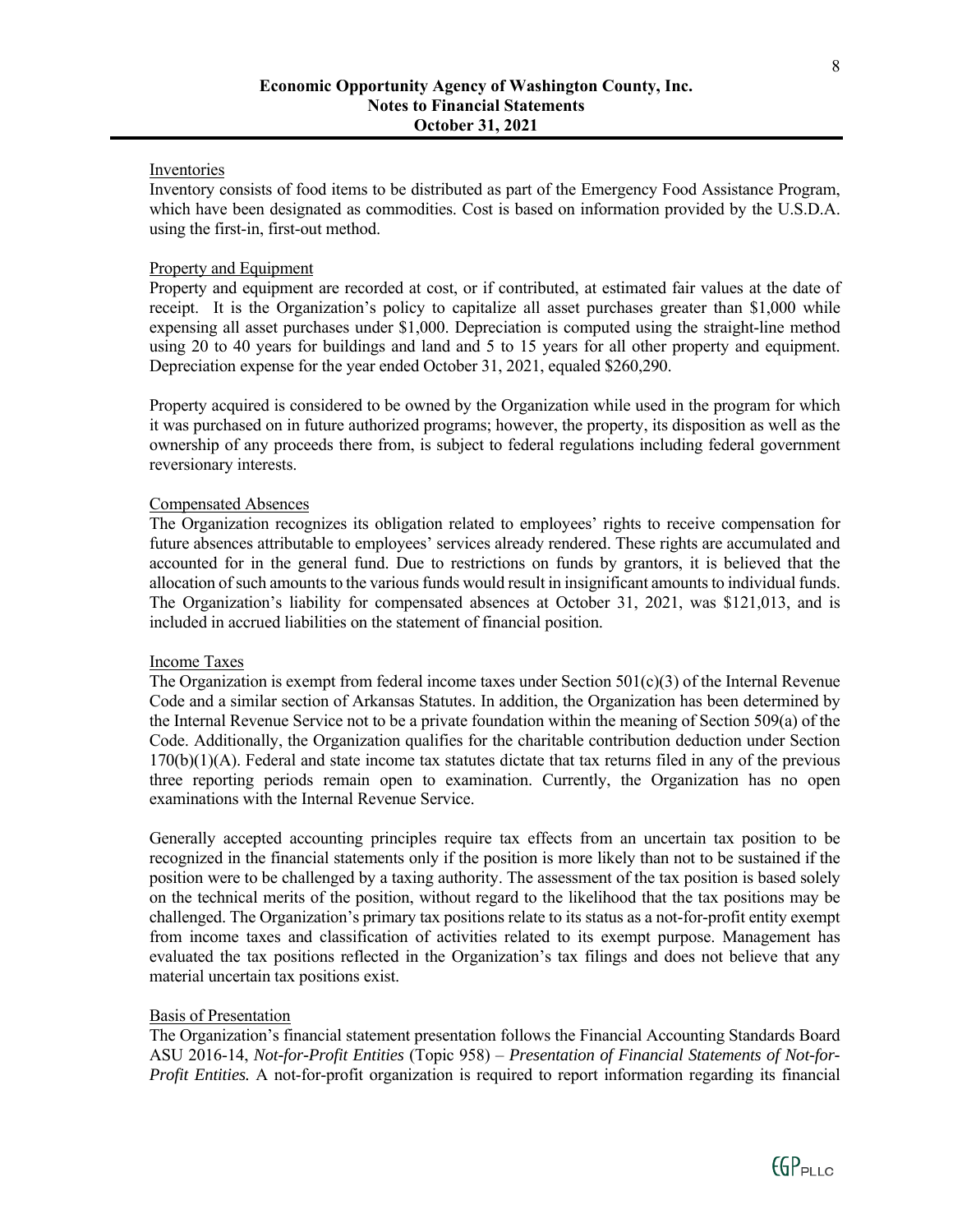position and activities according to two classes of net assets: net assets with donor restrictions and net assets without donor restrictions. A description of these categories is as follows:

- Net Assets Without Donor Restrictions Net assets which are available for use at the discretion of the Board of Directors and/or management for general operating purposes. Contributions that are restricted by the donor are reported as increases in net assets without donor restriction if the restrictions expire in the fiscal year which the contributions are recognized.
- Net Assets With Donor Restriction Net assets which consist of contributed funds subject to specific donor-imposed restrictions contingent upon specific performance of a future event or a specific passage of time before the Organization may spend the funds.

#### Contributions

 Support and revenues are reported as increases in unrestricted net assets unless the use of related assets is limited by donor imposed restrictions. Donor-restricted contributions whose restrictions are met in the same reporting period are reported as increases in unrestricted net assets. Expenses are reported as decreases in unrestricted net assets.

 Contributions of donated noncash assets are recorded at their fair values in the period received. Contributions of donated services that create or enhance nonfinancial assets or that require specialized skills are provided by individuals possessing those skills, and would typically need to be purchased if not provided by donation, are recorded at their fair values in the period received. Total in-kind contributions received equaled \$923,049 for the year ended October 31, 2021. Of this amount, \$781,391 was received by the Head Start and Early Head Start Programs.

#### Functional Expenses

 Expenses are classified according to the categories for which they were incurred and are summarized on a functional basis in the accompanying statements of activities. Accordingly, certain costs have been allocated among the programs and supporting services benefited. Generally, time is allocated as follows:

- Where possible, salaries and fringe are charged directly to the program for which work has been done. Otherwise, time is allocated based on the time recorded in employee time sheets or the number of dedicated employees.
- Costs benefiting all programs are allocated based on the number of classrooms for the program for Children's Services and on a time distribution study for social services programs.
- Occupancy and communication costs are allocated based on the percentage of square feet of occupancy.
- Accounting and audit costs are allocated using a per transaction cost for each program.

### Economic Dependency

 The Organization received approximately 86% of its revenues from federal, state and local sources during the year ended October 31, 2021. It is reasonably possible that in the near term these programs could reduce funding levels, which would cause a severe impact on the Organization and its ability to continue its operations. The Organization does not expect in any way that the support from these governmental agencies will be lost in the near term. At October 31, 2021, the Organization had accounts receivable from federal, state, and local sources in the amount of \$792,541 and anticipates that they will be fully collected.

### **Advertising**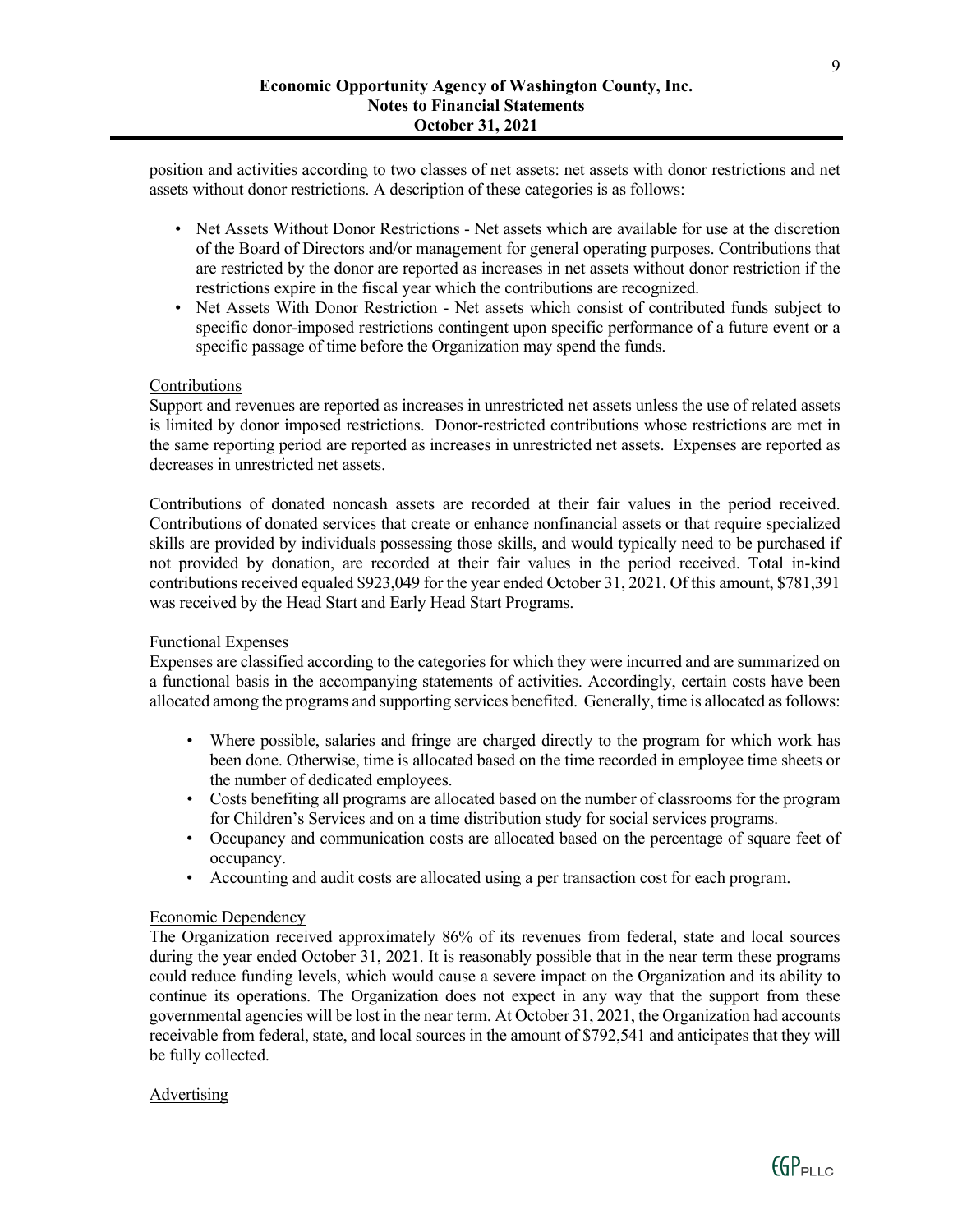It is the Organization's policy to expense advertising costs as they are incurred. For the year ended October 31, 2021, advertising expense was \$70,210.

#### Date of Management's Review

 Management has evaluated subsequent events through April 15, 2022, the date on which the financial statements were available to be issued.

### **2. Cash and Cash Equivalents**

 Cash and cash equivalents are maintained at financial institutions insured by the Federal Deposit Insurance Corporation ("FDIC") up to \$250,000. The bank balances of the Organization's cash deposits were fully insured or collateralized at October 31, 2021.

### **3. Liquidity and Availability of Financial Assets**

 The following reflects the Organization's financial assets as of the statement of financial position date, reduced by amounts not available for general use because of contractual or donor-imposed restrictions or board mandated restriction within one year of the statement of financial position date. Donorrestricted resources are available to support general expenditures to the extent that restrictions on those resources will be met by conducting the normal activities of the Organization's programs in the coming year.

| Financial assets at year end                                     |   |            |
|------------------------------------------------------------------|---|------------|
| Cash and cash equivalents                                        | S | 747,768    |
| Investments                                                      |   | 93,318     |
| Accounts receivable                                              |   |            |
| Grants/contracts                                                 |   | 790,730    |
| Other                                                            |   | 1,811      |
| Less those unavailable for general expenditures within one year: |   |            |
| Restricted net assets                                            |   | (226, 193) |
| Beneficial interest in assets held by others                     |   | (93,318)   |
| Financial Assets available to meet cash needs for general        |   |            |
| expenditures within one year                                     |   | 1,314,116  |

 As part of the Organization's liquidity management, it invests cash in excess of daily requirements in short-term investments, typically, money market funds.

### **4. Fair Value Measurement**

 Guidance provided by the FASB defines fair value as the price that would be received to sell an asset or paid to transfer a liability in an orderly transaction between market participants at the measurement date. When measuring a fair value, a fair value hierarchy gives the highest priority to quoted prices in active markets for identical assets or liabilities (Level 1) and the lowest priority to unobservable inputs (Level 3). Inputs are broadly defined as assumptions market participants would use in pricing an asset or liability.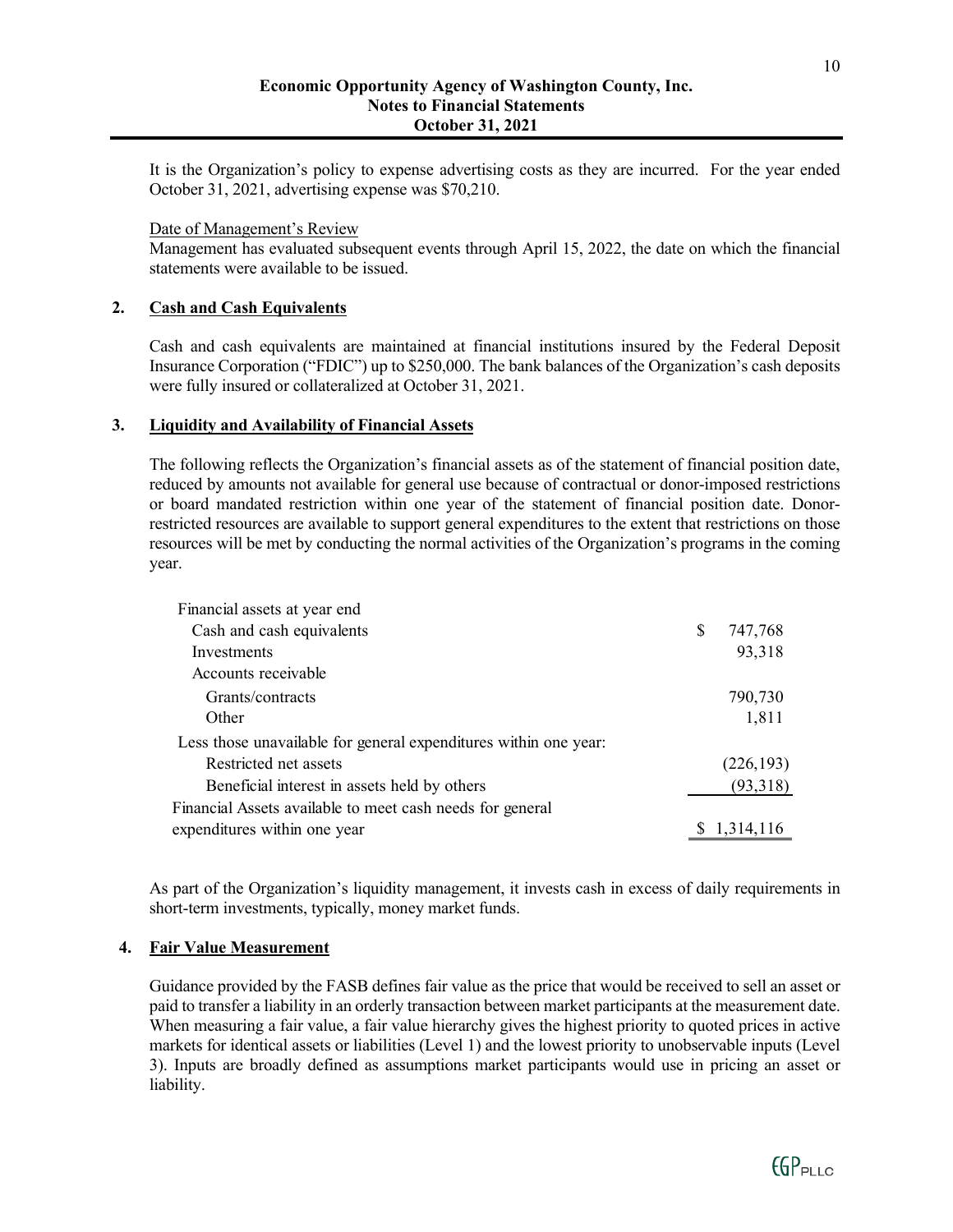The three levels of the fair value hierarchy are described below:

- Level 1 Quoted prices in active market for identical assets or liabilities as the reporting date.
- Level 2 Pricing inputs other than quoted prices included in Level 1, which are either directly observable or that can be derived or supported from observable data as of the reporting date.
- Level 3 Pricing inputs include those that are significant to the fair value of the financial asset or financial liability and are generally less observable from objective sources. These inputs may be used with internally developed techniques that result in management's best estimate of fair value.

 The asset's or liability's fair value measurement level within the fair value hierarchy is based on the lowest level of any input that is significant to the fair value measurement.

 Valuation techniques used need to maximize the use of observable inputs and minimize the use of unobservable inputs. The valuation methods used may produce a fair value calculation that may not be indicative of the net realizable value or reflective of future fair values. Furthermore, although the Organization believes its valuation methods are appropriate and consistent with other market participants, the use of different methodologies or assumptions to determine the fair value of certain financial instruments could result in a different fair value measurement at the reporting date. There have been no changes in the methodologies used.

 Funds managed by Arvest Asset Management, Legacy National Bank, and the Arkansas Community Foundation are valued at the closing price reported on the active or observable market on which the individual securities are traded.

 The following table represents the Organization's investments that are measured at fair value on a recurring basis at October 31, 2021:

|                                           | Level 1                  | Level 2 | Level 3 | Total  |
|-------------------------------------------|--------------------------|---------|---------|--------|
| Beneficial Interest in Future Earnings of |                          |         |         |        |
| Donor Designated Funds:                   |                          |         |         |        |
| Arkansas Community Foundation             | $\overline{\phantom{a}}$ |         | 93.318  | 93.318 |
| Total                                     | $\overline{\phantom{0}}$ |         | 93.318  | 93,318 |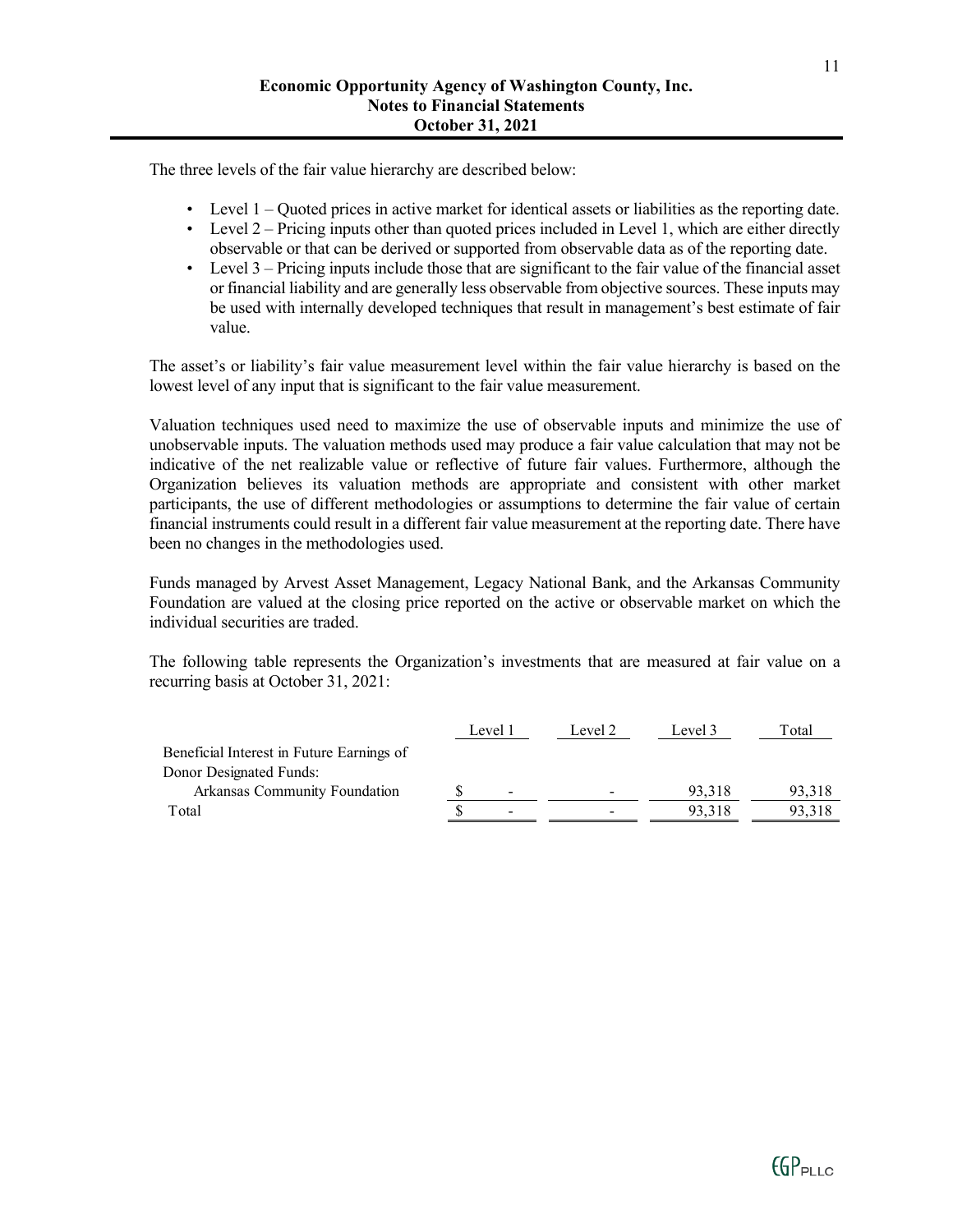#### **5. Property and Equipment**

Activity of property and equipment consists of the following:

|                               | October 31, |                  |           | October 31, |
|-------------------------------|-------------|------------------|-----------|-------------|
|                               | 2020        | <b>Additions</b> | Disposals | 2021        |
| Land                          | 524,000     |                  |           | 524,000     |
| <b>Buildings</b>              | 4,606,042   |                  |           | 4,606,042   |
| Furniture & Equipment         | 1,149,658   | 297,475          | (56, 147) | 1,390,986   |
|                               | 6,279,700   | 297,475          | (56, 147) | 6,521,028   |
| Less accumulated depreciation | (2,862,226) | (260, 290)       | 56,147    | (3,066,369) |
|                               | 3,417,474   | 37,185           |           | 3,454,659   |

Beginning Balances of Land and Buildings have been reclassified

#### **6. Leases**

 The Organization is obligated on a 5 year lease for office space. Rental payments of \$1,008 commenced January 11, 2020 and continue through December, 2025. Current year rent expense under this lease equaled \$12,092. Future minimum rental expense under this lease is as follows at October 31:

| 2022  | S  | 12.092 |
|-------|----|--------|
| 2023  |    | 12,092 |
| 2024  |    | 12,092 |
| 2024  |    | 2,015  |
| Total | \$ | 38,291 |

### **7. Retirement Plan**

 The Organization is enrolled in a qualified 401(k) retirement plan. All full-time employees having completed one year of service are eligible to participate in the plan. The Organization contributes 6% of eligible participants' compensation each year. Vesting over a period of 6 years. The Organization's contributions to this plan for the year ended October 31, 2021 totaled \$145,410.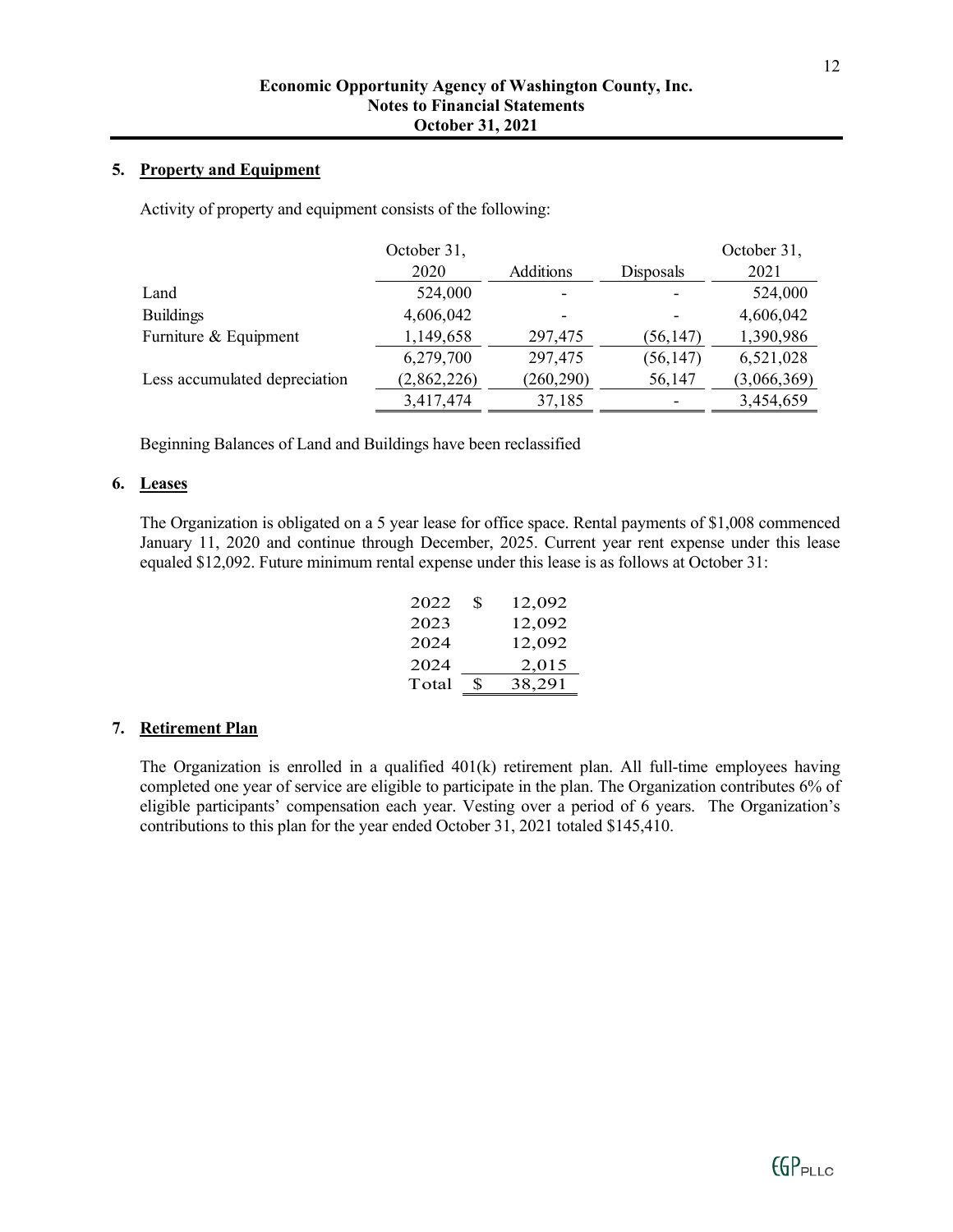



## **Independent Auditor's Report on Internal Control over Financial Reporting and on Compliance and Other Matters Based on an Audit of Financial Statements Performed in Accordance with** *Government Auditing Standards*

Board of Directors Economic Opportunity Agency of Washington County, Inc.

We have audited in accordance with auditing standards generally accepted in the United States of America and the standards applicable to financial audits contained in *Government Auditing Standards*, issued by the Comptroller General of the United States, the financial statements of Economic Opportunity Agency of Washington County, Inc. (the "Organization"), which comprise the statement of financial position as of October 31, 2021, and the related statements of activities, functional expenses, and cash flows for the year then ended, and the related notes to the financial statements and have issued our report thereon dated April 15, 2022.

### **Internal Control over Financial Reporting**

In planning and performing our audit of the financial statements, we considered the Organization's internal control over financial reporting (internal control) as a basis for designing procedures that are appropriate in the circumstances for the purpose of expressing our opinion on the financial statements, but not for the purpose of expressing an opinion on the effectiveness of the Organization's internal control. Accordingly, we do not express an opinion on the effectiveness of the Organization's internal control.

A *deficiency in internal control* exists when the design or operation of a control does not allow management or employees, in the normal course of performing their assigned functions, to prevent, or detect and correct misstatements on a timely basis. A *material weakness* is a deficiency, or a combination of deficiencies, in internal control, such that there is a reasonable possibility that a material misstatement of the entity's financial statements will not be prevented, or detected and corrected on a timely basis. A *significant deficiency* is a deficiency, or a combination of deficiencies, in internal control that is less severe than a material weakness, yet important enough to merit attention by those charged with governance.

Our consideration of internal control was for the limited purpose described in the first paragraph of this section and was not designed to identify all deficiencies in internal control that might be material weaknesses or significant deficiencies. Given these limitations, during our audit, we did not identify any deficiencies in internal control that we consider to be material weaknesses. However, material weaknesses may exist that have not been identified.

#### **Compliance and Other Matters**

As part of obtaining reasonable assurance about whether the Organization's financial statements are free from material misstatement, we performed tests of its compliance with certain provisions of laws, regulations, contracts, and grant agreements, noncompliance with which could have a direct and material effect on the financial statements. However, providing an opinion on compliance with those provisions was not an objective of our audit and, accordingly, we do not express such an opinion. The results of our tests disclosed no instances of noncompliance or other matters that are required to be reported under *Government Auditing Standards.*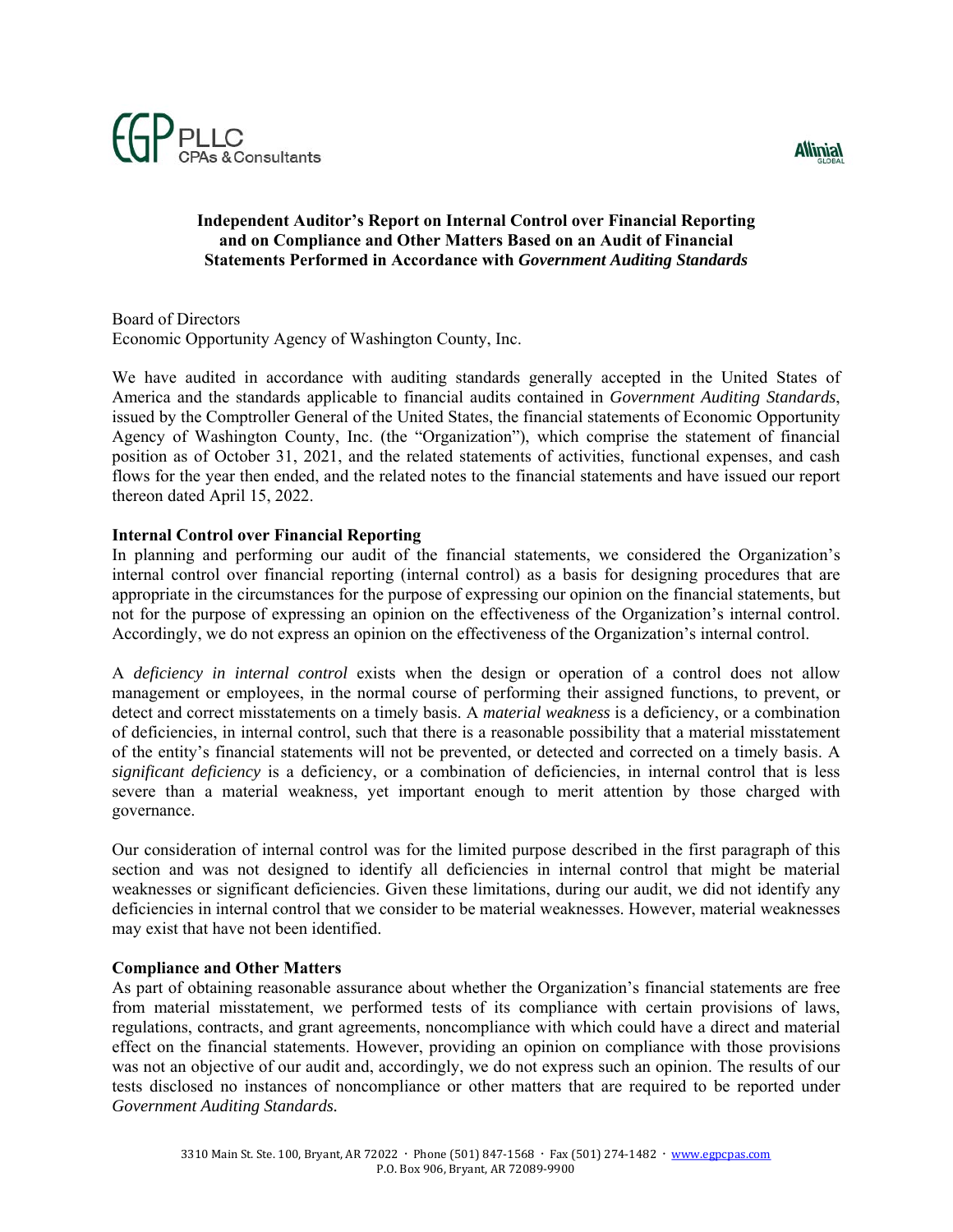#### **Purpose of This Report**

The purpose of this report is solely to describe the scope of our testing of internal control and compliance and the results of that testing, and not to provide an opinion on the effectiveness of the entity's internal control or on compliance. This report is an integral part of an audit performed in accordance with *Government Auditing Standards* in considering the entity's internal control and compliance. Accordingly, this communication is not suitable for any other purpose.

EGP, PLIC

April 15, 2022 Certified Public Accountants & Consultants Bryant, Arkansas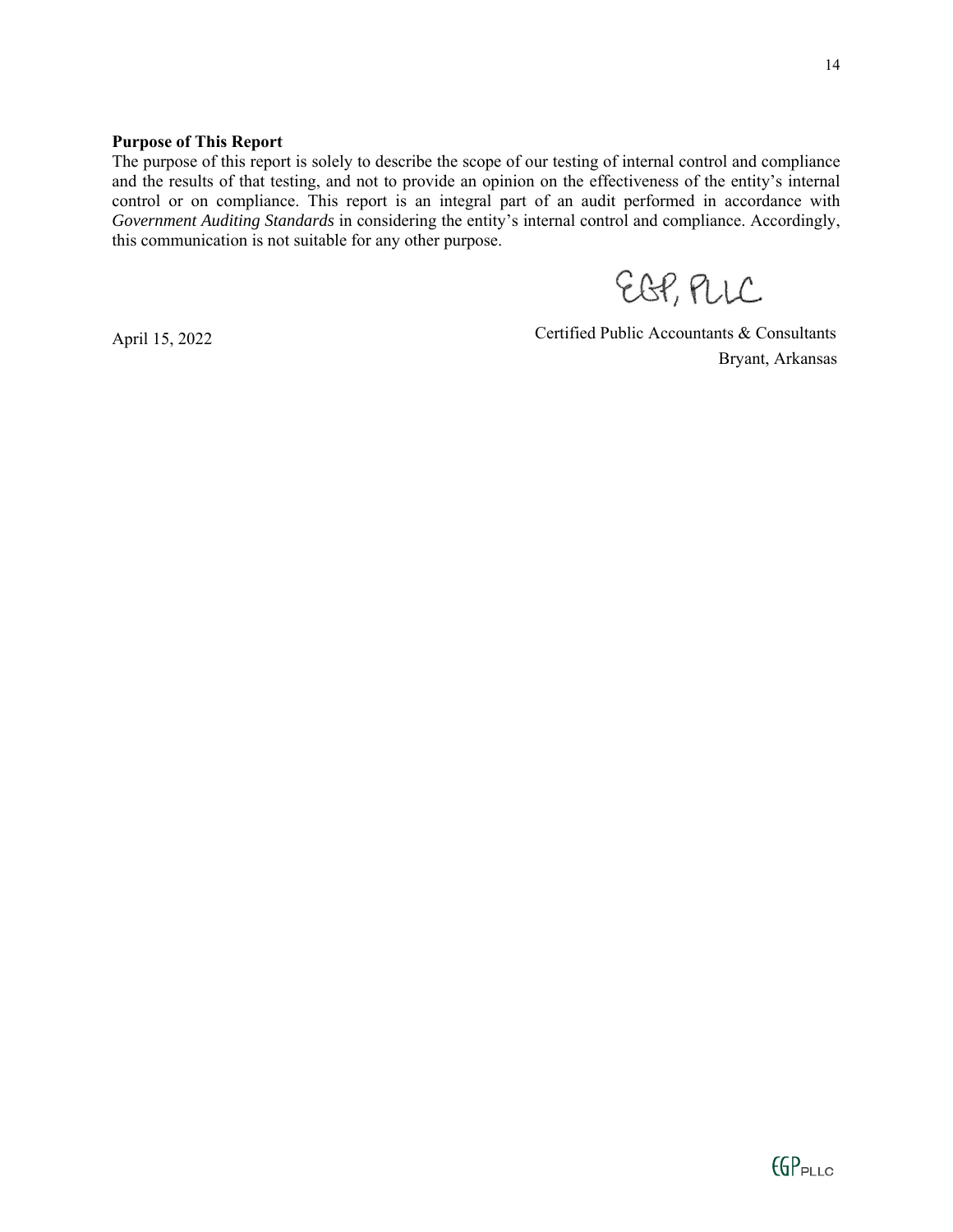



## **Independent Auditor's Report on Compliance for Each Major Federal Program and Report on Internal Control over Compliance in Accordance with the Uniform Guidance**

Economic Opportunity Agency of Washington County, Inc. Board of Directors

### **Report on Compliance for Each Major Federal Program**

We have audited Economic Opportunity Agency of Washington County, Inc.'s (the "Organization") compliance with the types of compliance requirements described in the *OMB Compliance Supplement*  that could have a direct and material effect on each of the Organization's major federal programs for the year ended October 31, 2021. The Organization's major federal programs are identified in the summary of auditor's results section of the accompanying schedule of findings and questioned costs.

#### *Management's Responsibility*

Management is responsible for compliance with federal statutes, regulations, and the terms and conditions of its federal awards applicable to its federal programs.

#### *Auditor's Responsibility*

Our responsibility is to express an opinion on compliance for each of the Organization's major federal programs based on our audit of the types of compliance requirements referred to above. We conducted our audit of compliance in accordance with auditing standards generally accepted in the United States of America; the standards applicable to financial audits contained in *Government Auditing Standards*, issued by the Comptroller General of the United States; and the audit requirements of Title 2 U.S. *Code of Federal Regulations* (CFR) Part 200, *Uniform Administrative Requirements, Cost Principles, and Audit Requirements for Federal Awards* (Uniform Guidance). Those standards and the Uniform Guidance require that we plan and perform the audit to obtain reasonable assurance about whether noncompliance with the types of compliance requirements referred to above that could have a direct and material effect on a major federal program occurred. An audit includes examining, on a test basis, evidence about the Organization's compliance with those requirements and performing such other procedures as we considered necessary in the circumstances.

We believe that our audit provides a reasonable basis for our opinion on compliance for each major federal program. However, our audit does not provide a legal determination of the Organization's compliance.

### *Opinion on Each Major Federal Program*

In our opinion, the Organization complied, in all material respects, with the types of compliance requirements referred to above that could have a direct and material effect on each of its major federal programs for the year ended October 31, 2021.

#### **Report on Internal Control over Compliance**

Management of the Organization is responsible for establishing and maintaining effective internal control over compliance with the types of compliance requirements referred to above. In planning and performing our audit of compliance, we considered the Organization's internal control over compliance with the types of requirements that could have a direct and material effect on each major federal program to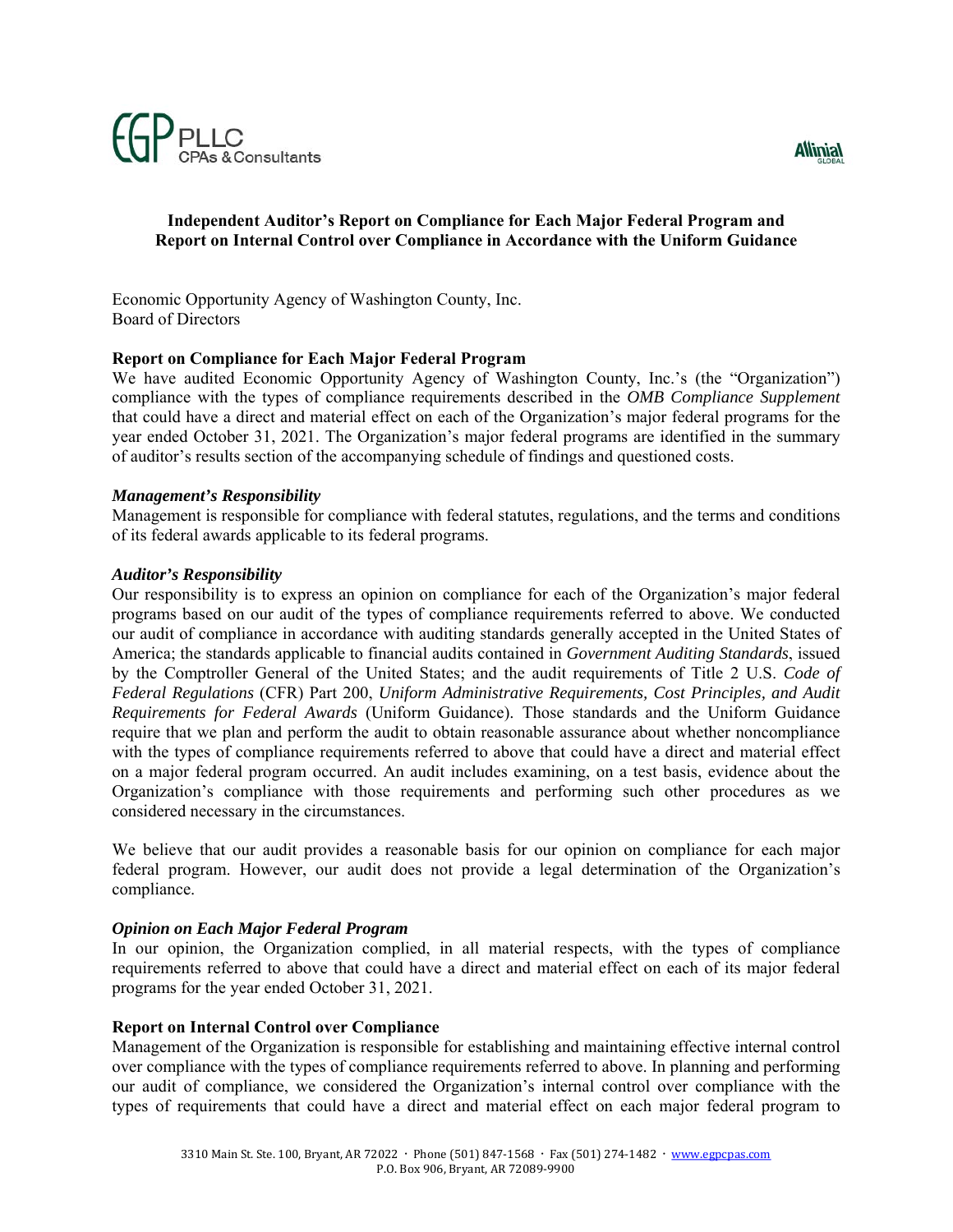determine the auditing procedures that are appropriate in the circumstances for the purpose of expressing an opinion on compliance for each major federal program and to test and report on internal control over compliance in accordance with the Uniform Guidance, but not for the purpose of expressing an opinion on the effectiveness of internal control over compliance. Accordingly, we do not express an opinion on the effectiveness of the Organization's internal control over compliance.

A *deficiency in internal control over compliance* exists when the design or operation of a control over compliance does not allow management or employees, in the normal course of performing their assigned functions, to prevent, or detect and correct, noncompliance with a type of compliance requirement of a federal program on a timely basis. A *material weakness in internal control over compliance* is a deficiency, or combination of deficiencies, in internal control over compliance, such that there is a reasonable possibility that material noncompliance with a type of compliance requirement of a federal program will not be prevented, or detected and corrected, on a timely basis. A *significant deficiency in internal control over compliance* is a deficiency, or a combination of deficiencies, in internal control over compliance with a type of compliance requirement of a federal program that is less severe than a material weakness in internal control over compliance, yet important enough to merit attention by those charged with governance.

Our consideration of internal control over compliance was for the limited purpose described in the first paragraph of this section and was not designed to identify all deficiencies in internal control over compliance that might be material weaknesses or significant deficiencies. We did not identify any deficiencies in internal control over compliance that we consider to be material weaknesses. However, material weaknesses may exist that have not been identified.

The purpose of this report on internal control over compliance is solely to describe the scope of our testing of internal control over compliance and the results of that testing based on the requirements of the Uniform Guidance. Accordingly, this report is not suitable for any other purpose.

EGP. PLIC

April 15, 2022 Certified Public Accountants & Consultants Bryant, Arkansas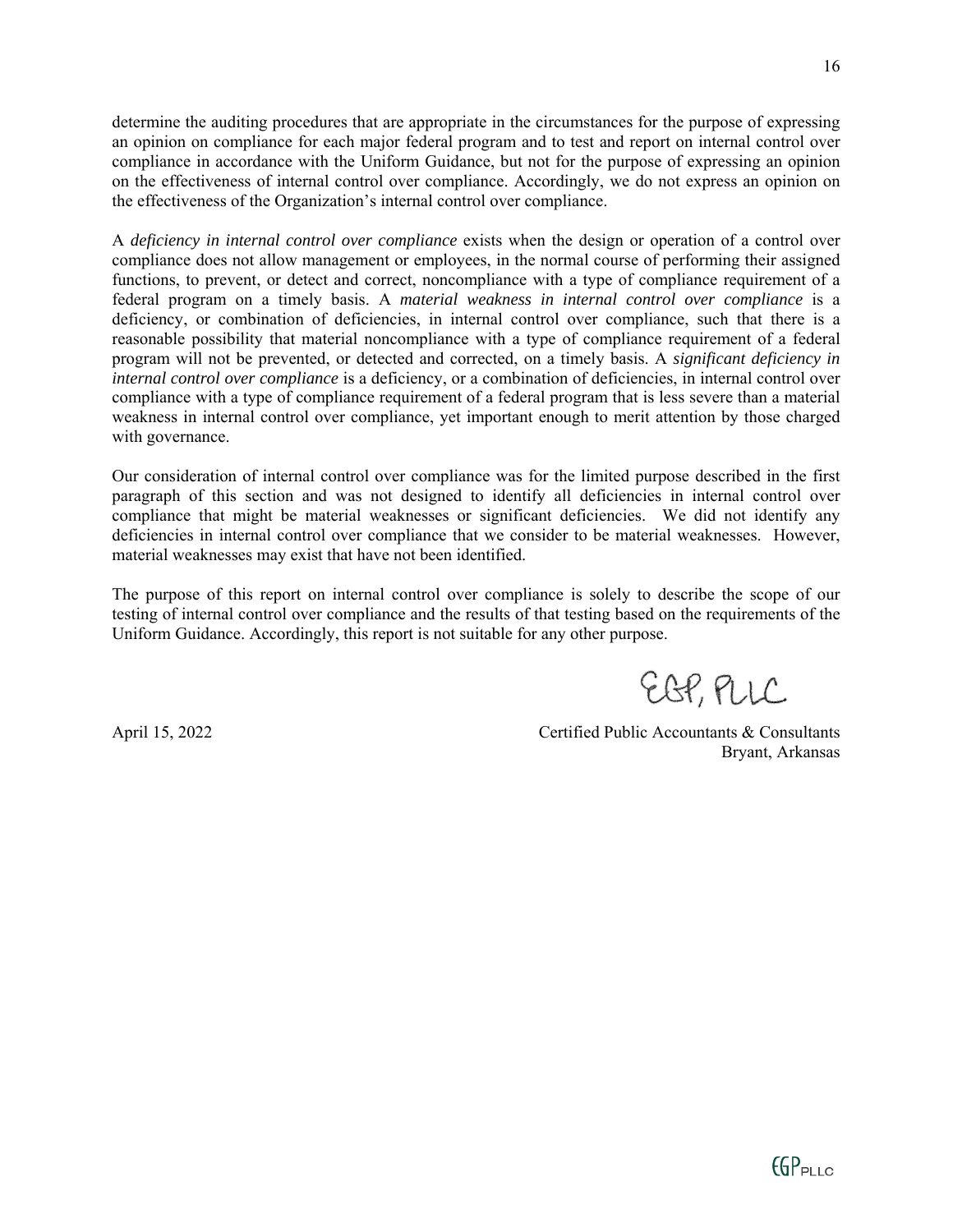## **Summary of Auditor's Results**

|    | <b>Financial Statements</b><br>1. The opinion expressed in the independent accountants' report was:                                                                      |           |         |                 |                     |  |  |  |
|----|--------------------------------------------------------------------------------------------------------------------------------------------------------------------------|-----------|---------|-----------------|---------------------|--|--|--|
|    | $\boxtimes$ Unmodified                                                                                                                                                   | Qualified | Adverse | Disclaimed      |                     |  |  |  |
| 2. | The independent accountants' report on internal control over financials reporting described:                                                                             |           |         |                 |                     |  |  |  |
|    | Material weakness(es)?<br>Significant deficiency(ies) identified not considered to                                                                                       |           |         | $\gamma$ Yes    | $\boxtimes$ No      |  |  |  |
|    | be a material weakness(es)?                                                                                                                                              |           |         | $\Box$ Yes      | $\boxtimes$ No      |  |  |  |
|    | 3. Noncompliance considered material to the financial statements was disclosed by the audit:                                                                             |           |         |                 |                     |  |  |  |
|    |                                                                                                                                                                          |           |         | Yes             | $\boxtimes$ No      |  |  |  |
|    | Federal Awards<br>4. The independent accountants' report on internal control over compliance with requirements<br>applicable to major federal awards programs described: |           |         |                 |                     |  |  |  |
|    | Material weakness(es)?                                                                                                                                                   |           |         | $\gamma$ es     | $\boxtimes$ No      |  |  |  |
|    | Significant deficiency(ies) identified not considered to<br>be a material weakness(es)?                                                                                  |           |         | Yes             | $\nabla$ No         |  |  |  |
| 5. | The opinion expressed in the independent accountants' report on compliance with requirements<br>applicable to major federal awards was:                                  |           |         |                 |                     |  |  |  |
|    | $\boxtimes$ Unmodified                                                                                                                                                   | Qualified | Adverse | Disclaimed      |                     |  |  |  |
|    | 6. The audit disclosed findings required to be reported in accordance with the Uniform Guidance?                                                                         |           |         |                 |                     |  |  |  |
|    |                                                                                                                                                                          |           |         | Yes             | $\boxtimes$ No      |  |  |  |
|    | 7. Identification of Major Programs:<br><b>Program Title</b><br>Head Start/ Early Head Start                                                                             |           |         |                 | $CFDA \#$<br>93.600 |  |  |  |
|    | Low Income Home Energy Assistance Program (LIHEAP)                                                                                                                       |           |         |                 | 93.568              |  |  |  |
| 8. | The threshold used to distinguish between Type A and Type B programs was \$750,000.                                                                                      |           |         |                 |                     |  |  |  |
| 9. | Organization qualified as a low-risk auditee?                                                                                                                            |           |         | $\boxtimes$ Yes | $\Box$ No           |  |  |  |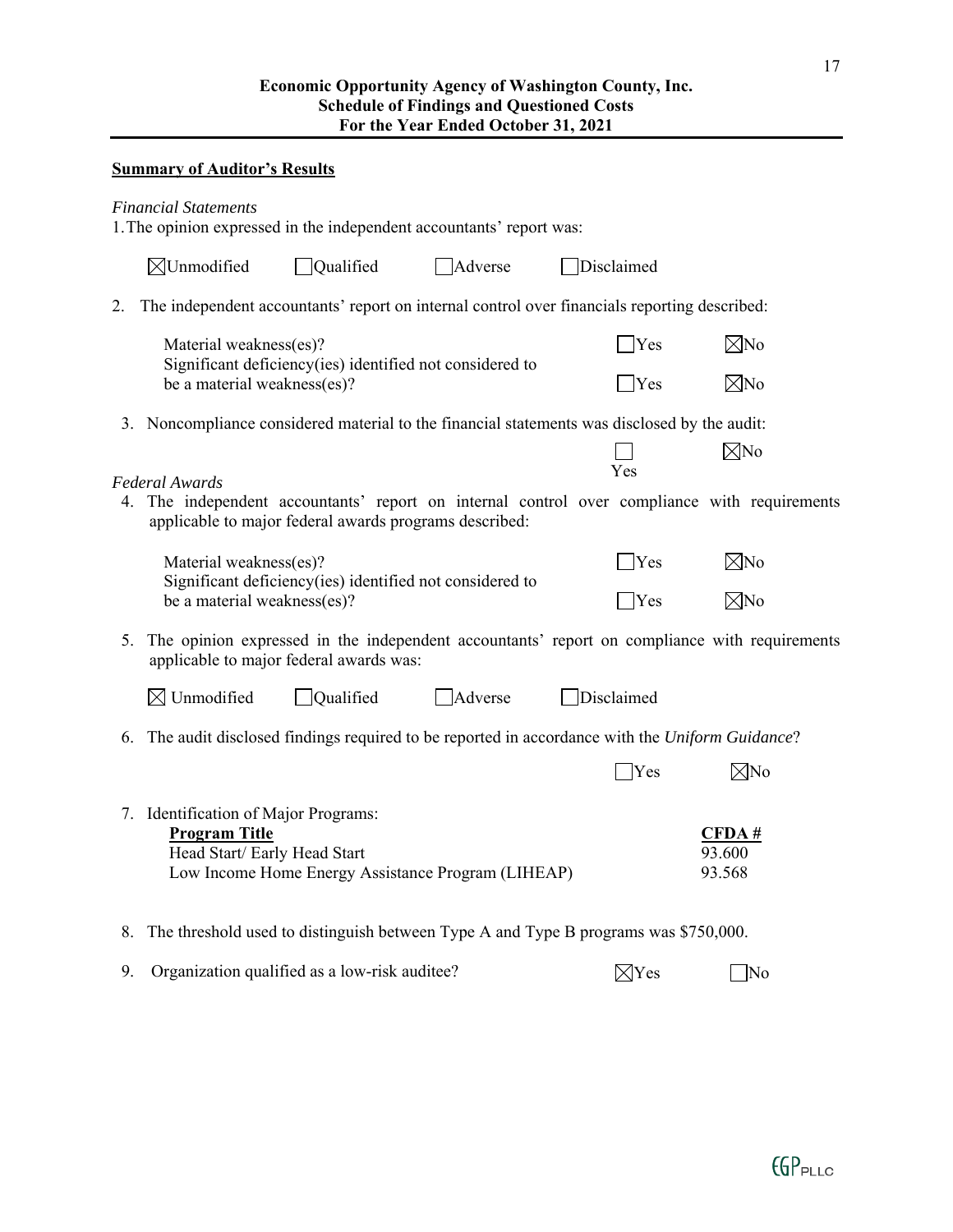## **Findings Required to be Reported by** *Government Auditing Standards*

No matters are reportable.

## **Findings Required to be Reported by 2 CFR 200.500**

No matters are reportable.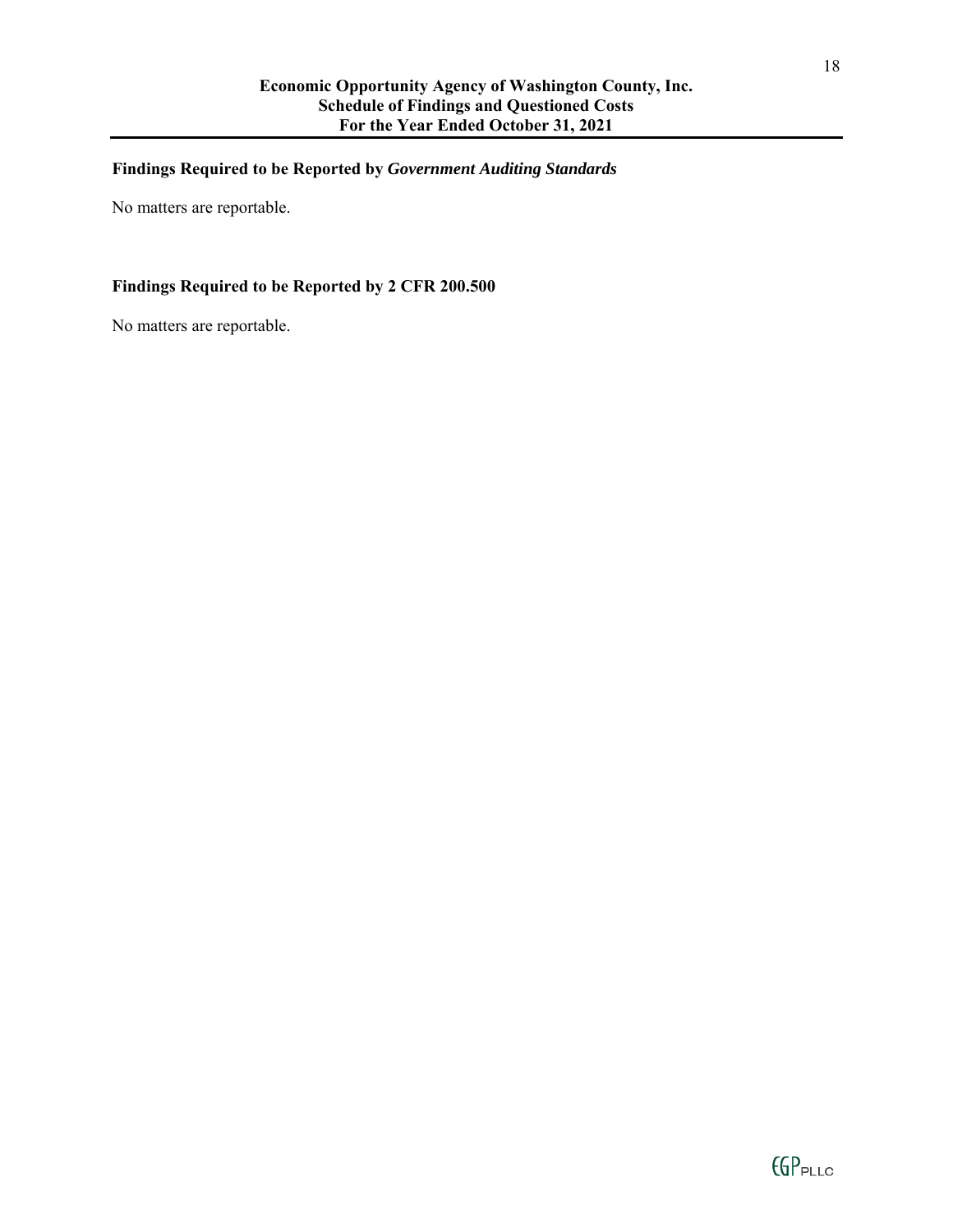## **Findings Required to be Reported by** *Government Auditing Standards*

None reported.

## **Findings Required to be Reported by 2 CFR 200.500**

None reported.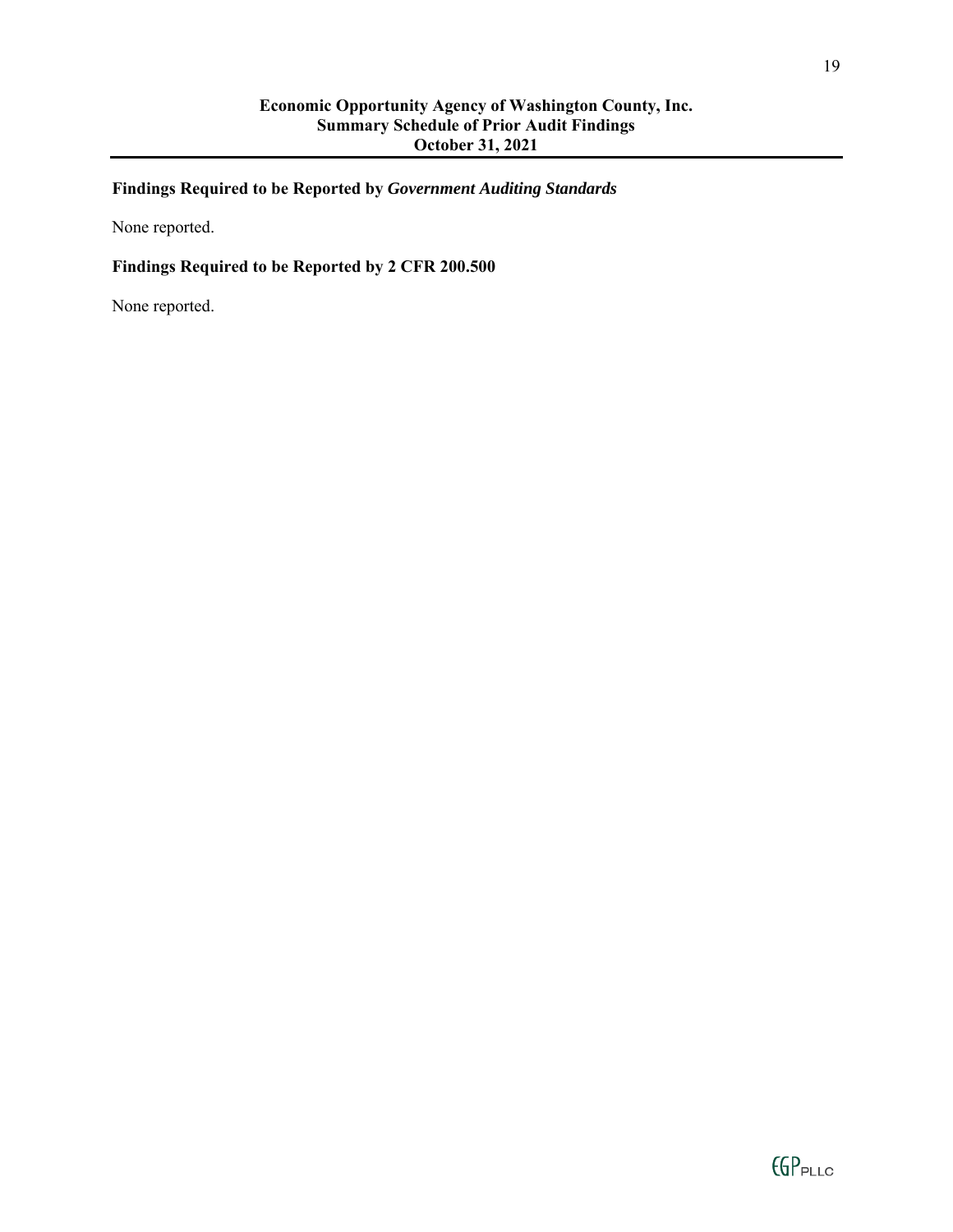## **Schedule of Expenditures of Federal Awards Economic Opportunity Agency of Washington County, Inc. October 31, 2021**

| <b>Federal Grantor/</b>                                                                                    |                  | Passed            |                     |
|------------------------------------------------------------------------------------------------------------|------------------|-------------------|---------------------|
| <b>CLUSTER NAME</b>                                                                                        |                  | <b>Through to</b> |                     |
| <b>Program Name</b>                                                                                        | <b>CFDA</b>      | Sub-              | Federal             |
| <b>Pass-through Entity</b>                                                                                 | <b>Number</b>    | recipients        | <b>Expenditures</b> |
| <b>US Department of Health and Human Services</b>                                                          |                  |                   |                     |
| <b>HEAD START CLUSTER</b>                                                                                  |                  |                   |                     |
| <b>Head Start</b><br><b>Head Start CARES</b>                                                               | 93.600<br>93.600 | \$                | 3,411,820<br>42,378 |
| Early Head Start Expansion                                                                                 | 93.600           |                   | 812,869             |
| Early Head Start Expansion CARES                                                                           | 93.600           |                   | 5,595               |
| Head Start EHS American Rescue Plan                                                                        | 93.600           |                   | 121,308             |
| <b>Total Head Start Cluster</b>                                                                            |                  |                   | 4,393,970           |
|                                                                                                            |                  |                   |                     |
| 477 CLUSTER<br><b>Community Services Block Grant</b>                                                       |                  |                   |                     |
| Passed through the Arkansas Department of Human Services                                                   | 93.569           |                   | 314,501             |
| <b>CSBG CARES</b>                                                                                          |                  |                   |                     |
| Passed through the Arkansas Department of Human Services                                                   | 93.569           |                   | 205,600             |
| Total 477 Cluster                                                                                          |                  |                   | 520,101             |
|                                                                                                            |                  |                   |                     |
| <b>CCDF CLUSTER</b>                                                                                        |                  |                   |                     |
| DCCECE 2021 Federal American Rescue Plan                                                                   |                  |                   |                     |
| Passed through the Arkansas Department of Human Services<br>CCDF Voucher                                   | 93.575           |                   | 60,652              |
| Passed through the Arkansas Department of Human Services                                                   | 93.575           |                   | 99,682              |
| <b>Total CCDF Cluster</b>                                                                                  |                  |                   | 160,334             |
|                                                                                                            |                  |                   |                     |
| Low Income Home Energy Asst Prog                                                                           |                  |                   |                     |
| Passed through the Arkansas Division of Environmental Quality<br>Low Income Home Energy Asst Program CARES | 93.568           |                   | 1,135,664           |
| Passed through the Arkansas Division of Environmental Quality                                              | 93.568           |                   | 121,320             |
| Low Income Home Energy Asst Program American Rescue Plan Act of 2021                                       |                  |                   |                     |
| Passed through the Arkansas Division of Environmental Quality                                              | 93.658           |                   | 435,300             |
| SafeCare                                                                                                   |                  |                   |                     |
| Passed through Arkansas Children's Hospital                                                                | 93.767           |                   | 337,669             |
| <b>Total US Department of Health and Human Services</b>                                                    |                  |                   | 7,104,358           |
| <b>US Department of Agriculture</b>                                                                        |                  |                   |                     |
| FOOD DISTRIBUTION CLUSTER                                                                                  |                  |                   |                     |
| Emergency Food Assistance - Admin                                                                          |                  |                   |                     |
| Passed through the Arkansas Department of Human Services                                                   | 10.568           |                   | 14,043              |
| Emergency Food Assistance - Commoditites                                                                   |                  |                   |                     |
| Passed through the Arkansas Department of Human Services                                                   | 10.568           |                   | 219,640             |
| <b>Toatl Food Distrubution Cluster</b>                                                                     |                  |                   | 233,683             |
| Child Care Food Program                                                                                    |                  |                   |                     |
| Passed through the Arkansas Department of Human Services                                                   | 10.558           |                   | 179,774             |
| Child Care Food Program Emergency Operational Costs Reimbursment                                           |                  |                   |                     |
| Passed through the Arkansas Department of Human Services                                                   | 10.558           |                   |                     |
| <b>Total US Department of Agriculture</b>                                                                  |                  |                   | 413,457             |
| <b>US Department of Justice</b>                                                                            |                  |                   |                     |
| Crime Victims Act                                                                                          |                  |                   |                     |
| Passed through the Arkansas Department of Finance and Administration                                       | 16.575           |                   | 382,177             |
| <b>Total US Department of Justice</b>                                                                      |                  |                   | 382,177             |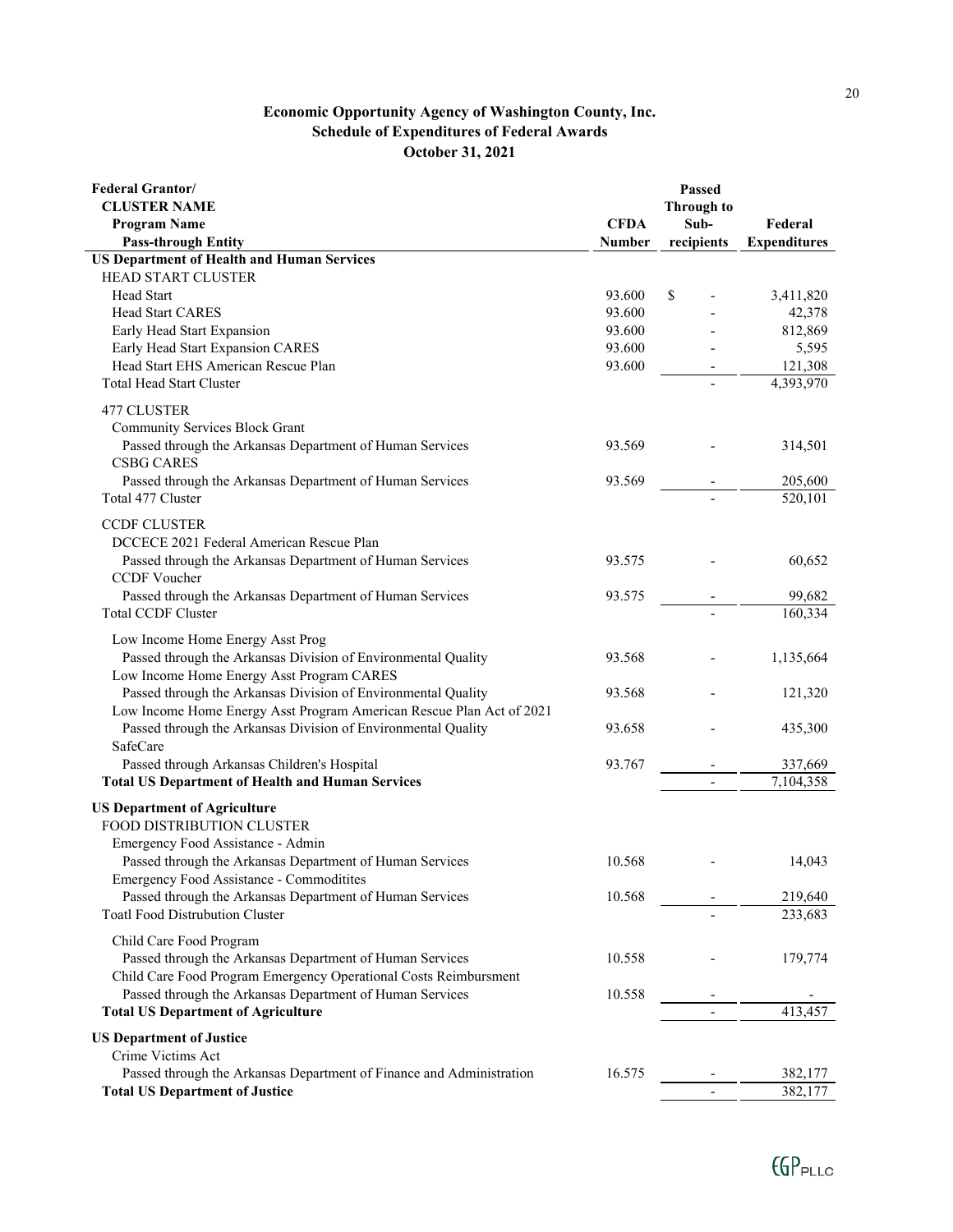### **Economic Opportunity Agency of Washington County, Inc. Schedule of Expenditures of Federal Awards (continued) October 31, 2021**

| <b>Federal Grantor/</b><br><b>CLUSTER NAME</b>                  |               | <b>Passed</b><br><b>Through to</b> |                     |
|-----------------------------------------------------------------|---------------|------------------------------------|---------------------|
| <b>Program Name</b>                                             | <b>CFDA</b>   | Sub-                               | Federal             |
| <b>Pass-through Entity</b>                                      | <b>Number</b> | recipients                         | <b>Expenditures</b> |
| <b>US Department of Housing and Urban Development</b>           |               |                                    |                     |
| AR Fresh Start Housing Stabilization Program (CDBG)             |               |                                    |                     |
| Passed through the US Department of Housing & Urban Development | 14.228        | -                                  | 214,259             |
| <b>Total US Department of Housing and Urban Development</b>     |               |                                    | 214,259             |
| <b>US Department of Treasury</b>                                |               |                                    |                     |
| Arkansas Fresh Start Coronovirus Relief Fund                    |               |                                    |                     |
| Passed through the US Department of Housing & Urban Development | 21.019        | -                                  | 159,885             |
| <b>Total US Department of Treasury</b>                          |               |                                    | 159,885             |
| <b>Total Expenditures of Federal Awards</b>                     |               |                                    | 8.274.136           |

#### **Notes to Schedule of Expenditures of Federal Awards**

#### Basis of Presentation

The accompanying schedule of expenditures of federal awards (the "SEFA") includes the federal award activity of Economic Opportunity Agency of Washington County, Inc. under programs of the federal government for the year ended October 31, 2021. The information in this Schedule is presented in accordance with the requirements of Title 2 U.S. Code of Federal Regulations Part 200, Uniform Administrative Requirements, Cost Principles, and Audit Requirements for Federal Awards (Uniform Guidance). Because the Schedule presents only a selected portion of the operations of Economic Opportunity Agency of Washington County, Inc., it is not intended to and does not present the financial position, changes in net assets, or cash flows of Economic Opportunity Agency of Washington County, Inc.

#### Summary of Significant Accounting Policies

Expenditures reported on the Schedule are reported on the accrual basis of accounting. Under the accrual basis, federal awards are considered as expenses (amounts expended\_ and are recognized when the related liability is incurred. The information in this schedule is presented in accordance with Title 2 U.S. Code of Federal Regulations Part 200, Uniform Administrative Requirements, Cost Principles, and Audit Requirements for Federal Awards (Uniform Guidance). Therefore, some amounts presented in this schedule may differ from amounts presented in, or used in the preparation of the basic financial statements.

#### Indirect Cost Rate

Economic Opportunity Agency of Washington County, Inc. has elected not to use the 10-percent de minimis indirect cost rate allowed under the Uniform Guidance.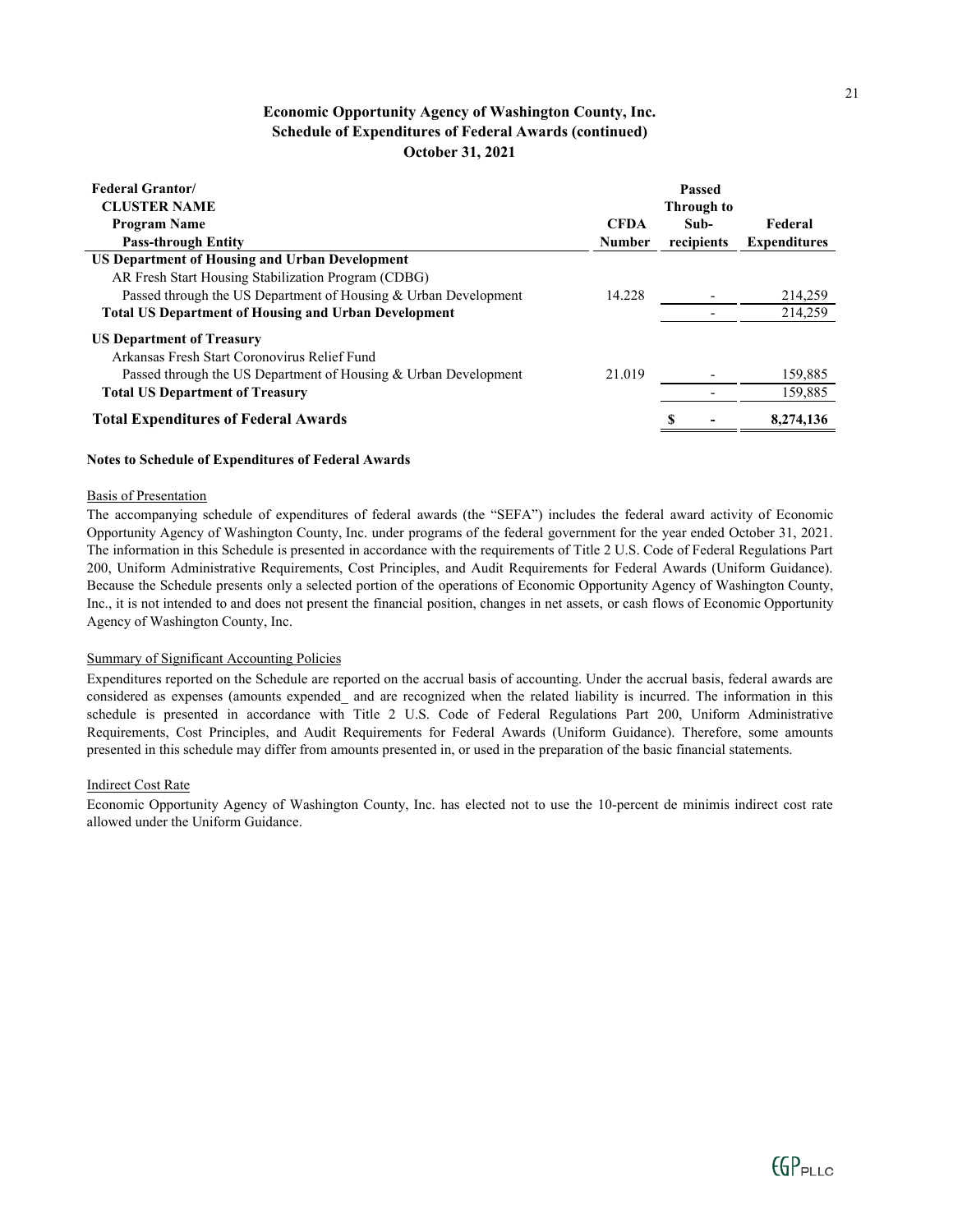# **Economic Opportunity Agency of Washington County, Inc. Schedule of Expenditures of State Awards October 31, 2021**

| Grantor                                                                                                                                     |   |              |
|---------------------------------------------------------------------------------------------------------------------------------------------|---|--------------|
| Program Name                                                                                                                                |   |              |
| Pass-through Entity                                                                                                                         |   | Expenditures |
| United Way of Northwest Arkansas<br>Marshallese Individual Development Acccount (IDA) Program<br>Passed-through the Univiersity of Arkansas | S | 46.567       |
|                                                                                                                                             |   |              |
| Total United Way of Northwest Arkansas                                                                                                      |   | 46,567       |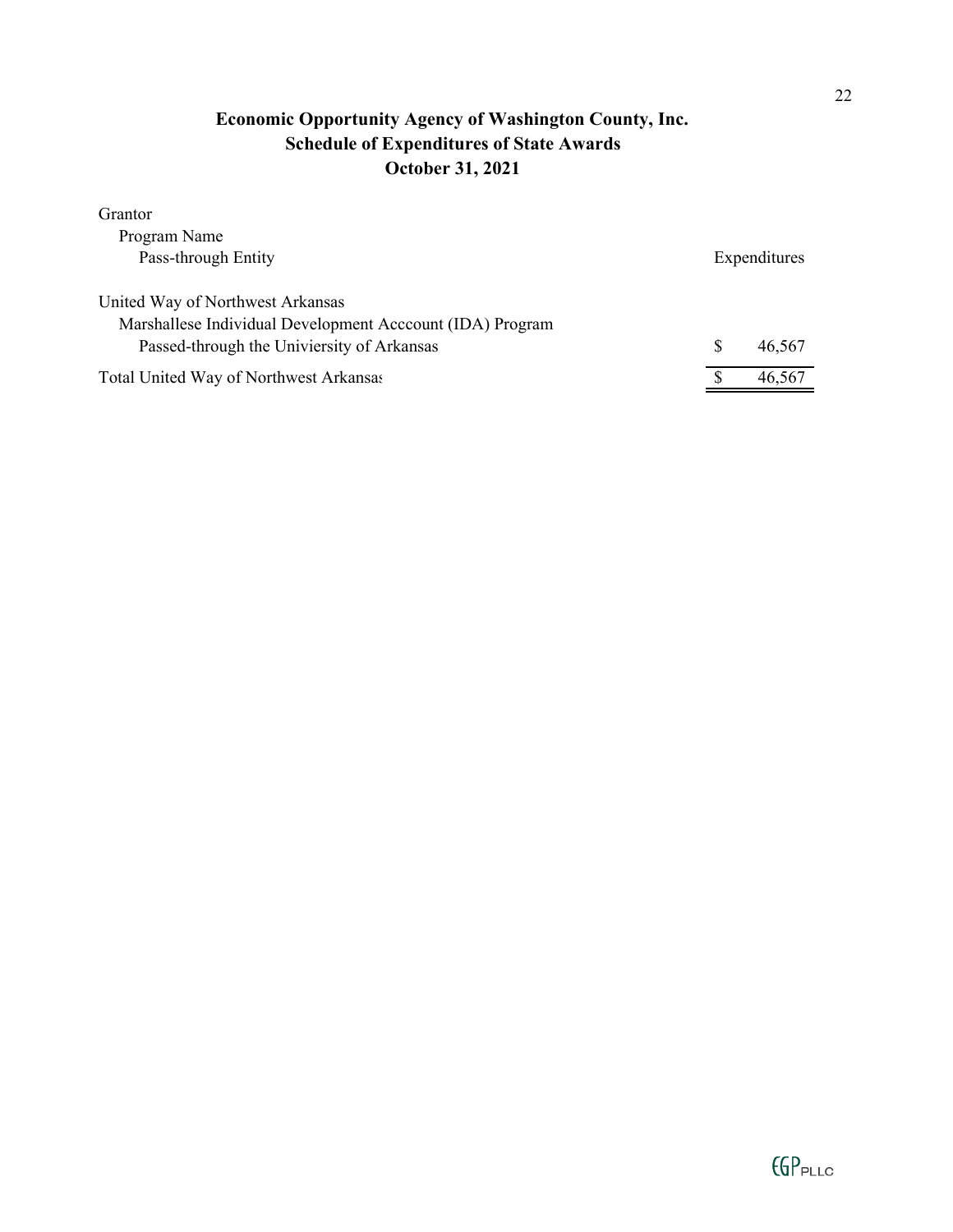#### **Economic Opportunity Agency of Washington County, Inc. Statement of Financial Position October 31, 2021** (See independent auditor's report.)

|                                         |                          |                          |            |                |                |                     | HS/EHS                   |                    |
|-----------------------------------------|--------------------------|--------------------------|------------|----------------|----------------|---------------------|--------------------------|--------------------|
|                                         | <b>EHS</b>               |                          |            |                |                |                     | Response and             |                    |
|                                         | Expansion                | Headstart                | <b>EHS</b> |                | Child Services | <b>Extended Day</b> | Relief Supp              | <b>USDA School</b> |
|                                         | <b>CARES</b> Act         | <b>CARES</b> Act         | Expansion  | Headstart      | Fund           | Child Program       | Approp Act               | Nutrition          |
| <b>Assets</b>                           |                          |                          |            |                |                |                     |                          |                    |
| <b>Current Assets</b>                   |                          |                          |            |                |                |                     |                          |                    |
| Cash and cash equivalents               | \$                       |                          | (18, 862)  | (120, 118)     | 200,396        | 152,058             | (6,394)                  | 22,867             |
| Investments                             |                          |                          |            |                |                |                     |                          |                    |
| Accounts receivable                     |                          |                          |            |                |                |                     |                          |                    |
| Grants/contracts                        |                          | 126                      | 46,330     | 346,886        |                |                     | 7,038                    | 25,848             |
| Other                                   |                          |                          |            | 811            |                |                     |                          |                    |
| Prepaid expenses                        |                          |                          |            |                |                |                     |                          |                    |
| Interfund receivables                   |                          |                          |            |                |                |                     |                          |                    |
| Inventory                               |                          | $\blacksquare$           | ٠          | ٠              |                |                     |                          |                    |
| <b>Total Current Assets</b>             | $\blacksquare$           | 126                      | 27,468     | 227,579        | 200,396        | 152,058             | 644                      | 48,715             |
| <b>Non-current Assets</b>               |                          |                          |            |                |                |                     |                          |                    |
| Fixed assets                            |                          |                          |            |                |                |                     |                          |                    |
| Less accumulated depreciation           |                          | $\blacksquare$           | ٠          | $\blacksquare$ |                |                     |                          |                    |
| <b>Total Non-current Current Assets</b> |                          | $\blacksquare$           | $\sim$     |                | $\sim$         |                     | $\blacksquare$           |                    |
| <b>Total Assets</b>                     |                          | 126                      | 27,468     | 227,579        | 200,396        | 152,058             | 644                      | 48,715             |
| <b>Liabilities and Net Assets</b>       |                          |                          |            |                |                |                     |                          |                    |
| <b>Current Liabilities</b>              |                          |                          |            |                |                |                     |                          |                    |
| Accounts payable                        |                          | 126                      | 25,984     | 142,748        | 1,074          | 1,554               | 645                      | 1,748              |
| Accrued liabilities                     |                          |                          | 26,668     |                |                |                     |                          |                    |
| Accrued wages                           |                          |                          | 614        | 84,046         |                | 561                 |                          |                    |
| <b>PWCC Kitchen Reserve</b>             |                          |                          |            |                |                |                     |                          |                    |
| Deferred revenue                        |                          |                          |            | $\blacksquare$ | 108,131        | 141,383             |                          | 46,967             |
| Interfund payables                      | $\overline{\phantom{a}}$ | $\overline{\phantom{a}}$ | ۰          | $\blacksquare$ | $\mathbf{r}$   |                     | $\overline{\phantom{a}}$ | $\sim$             |
| <b>Total Current Liabilities</b>        | $\sim$                   | 126                      | 53,266     | 226,794        | 109,205        | 143,498             | 645                      | 48,715             |
| <b>Net Assets</b>                       |                          |                          |            |                |                |                     |                          |                    |
| <b>With Donor Restrictions</b>          |                          |                          | (25,798)   | 785            | 40,270         | 8,560               | (1)                      |                    |
| <b>Without Donor Restrictions</b>       |                          |                          |            | $\blacksquare$ | 50,921         |                     |                          |                    |
| <b>Total Liabilities and Net Assets</b> | \$<br>$\overline{a}$     | 126                      | 27,468     | 227,579        | 200,396        | 152,058             | 644                      | 48,715             |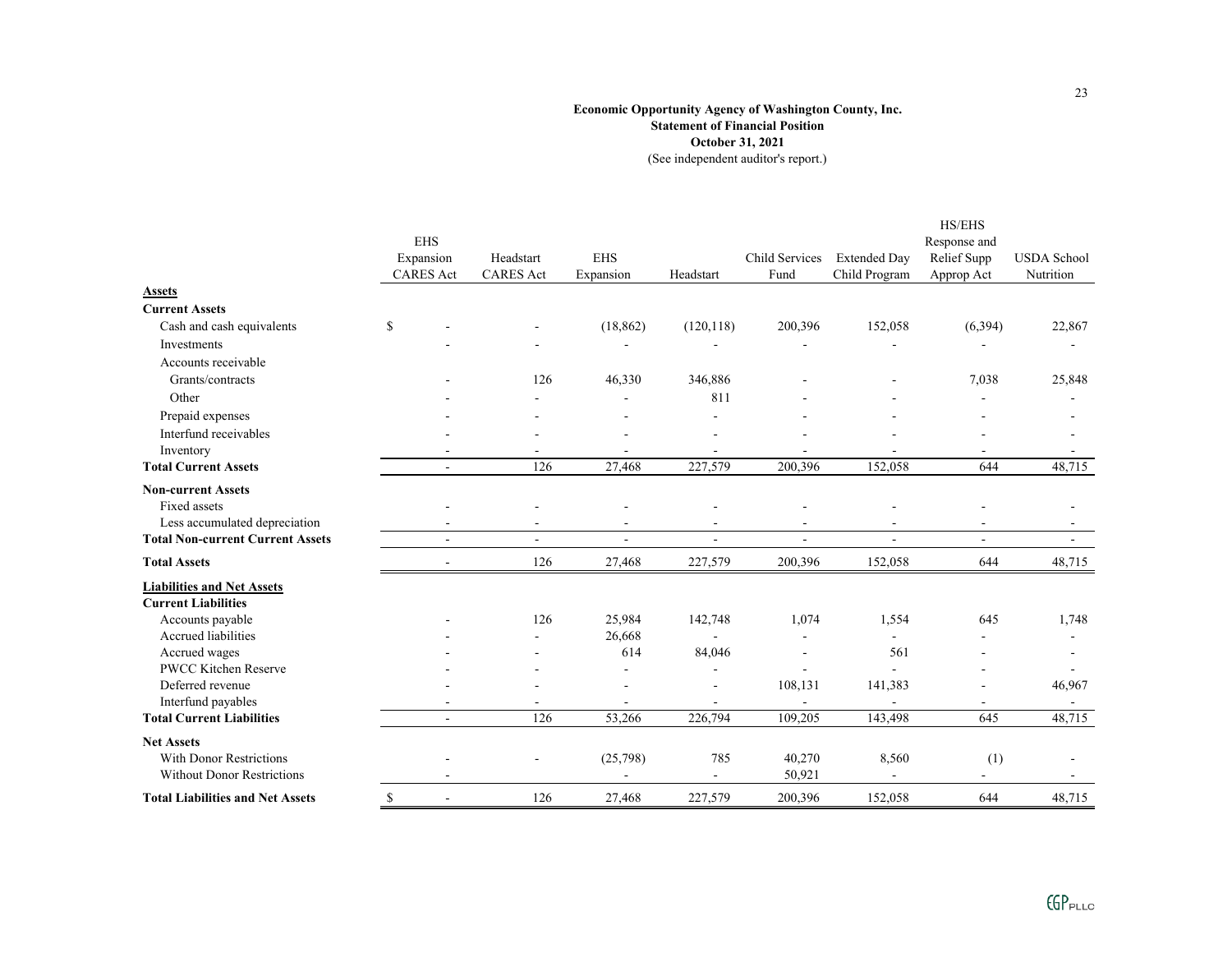#### **Economic Opportunity Agency of Washington County, Inc. Statement of Financial Position (continued) October 31, 2021** (See independent auditor's report.)

|                                         |                          |                          |                          |                          | Preschool                |                          |                          |                          |
|-----------------------------------------|--------------------------|--------------------------|--------------------------|--------------------------|--------------------------|--------------------------|--------------------------|--------------------------|
|                                         | <b>VOCA</b>              | Children's               |                          | Arkansas                 | Development              | Safe Care                | Marshallese              |                          |
|                                         | Fayetteville             | House                    | <b>VOCA</b>              | <b>Better Chance</b>     | Grant                    | Program                  | <b>IDA</b> Program       | Agency                   |
| <b>Assets</b>                           |                          |                          |                          |                          |                          |                          |                          |                          |
| <b>Current Assets</b>                   |                          |                          |                          |                          |                          |                          |                          |                          |
| Cash and cash equivalents               |                          | 84,636                   | (18, 704)                |                          |                          | (32,997)                 | (15,500)                 | 578,960                  |
| Investments                             |                          |                          |                          |                          |                          |                          |                          | 93,318                   |
| Accounts receivable                     |                          |                          |                          |                          |                          |                          |                          |                          |
| Grants/contracts                        |                          | ÷.                       | 20.685                   |                          |                          | 35,751                   | 15,500                   |                          |
| Other                                   |                          | 1,000                    |                          |                          |                          |                          |                          |                          |
| Prepaid expenses                        |                          |                          |                          |                          |                          |                          |                          | 49,102                   |
| Interfund receivables                   |                          |                          |                          |                          |                          |                          |                          | 328,748                  |
| Inventory                               |                          |                          |                          |                          |                          |                          |                          |                          |
| <b>Total Current Assets</b>             |                          | 85,636                   | 1,981                    | L.                       | ÷.                       | 2,754                    | $\overline{a}$           | 1,050,128                |
| <b>Non-current Assets</b>               |                          |                          |                          |                          |                          |                          |                          |                          |
| Fixed assets                            |                          |                          |                          |                          |                          |                          |                          | 5,130,042                |
| Less accumulated depreciation           |                          | $\overline{\phantom{a}}$ | $\overline{\phantom{a}}$ | $\overline{\phantom{a}}$ | $\overline{a}$           | $\overline{\phantom{a}}$ | $\blacksquare$           | (2,290,248)              |
| <b>Total Non-current Current Assets</b> | $\sim$                   | $\mathbf{r}$             | $\mathbf{r}$             | $\sim$                   | $\sim$                   | $\sim$                   | $\omega$                 | 2,839,794                |
| <b>Total Assets</b>                     | $\sim$                   | 85,636                   | 1,981                    | $\sim$                   | $\sim$                   | 2,754                    | $\blacksquare$           | 3,889,922                |
| <b>Liabilities and Net Assets</b>       |                          |                          |                          |                          |                          |                          |                          |                          |
| <b>Current Liabilities</b>              |                          |                          |                          |                          |                          |                          |                          |                          |
| Accounts payable                        |                          | 901                      | 1,823                    |                          |                          | 2,587                    |                          | 1,341                    |
| Accrued liabilities                     |                          | 341                      |                          |                          |                          | ÷.                       |                          | 123,407                  |
| Accrued wages                           |                          | $\blacksquare$           | 158                      |                          |                          | 167                      |                          | 127                      |
| <b>PWCC Kitchen Reserve</b>             |                          | 17,990                   |                          |                          |                          |                          |                          |                          |
| Deferred revenue                        |                          | $\overline{a}$           |                          |                          |                          |                          |                          |                          |
| Interfund payables                      | $\overline{\phantom{a}}$ | 328,748                  | $\overline{\phantom{a}}$ | ۰                        | $\overline{\phantom{a}}$ | $\overline{\phantom{a}}$ | $\overline{\phantom{a}}$ | $\overline{\phantom{a}}$ |
| <b>Total Current Liabilities</b>        | $\sim$                   | 347,980                  | 1,981                    | $\overline{a}$           | $\blacksquare$           | 2,754                    | $\omega$                 | 124,875                  |
| <b>Net Assets</b>                       |                          |                          |                          |                          |                          |                          |                          |                          |
| <b>With Donor Restrictions</b>          |                          | $\overline{a}$           |                          |                          |                          |                          |                          |                          |
| <b>Without Donor Restrictions</b>       |                          | (262, 344)               |                          |                          |                          |                          |                          | 3,765,047                |
| <b>Total Liabilities and Net Assets</b> |                          | 85,636                   | 1,981                    |                          |                          | 2,754                    |                          | 3,889,922                |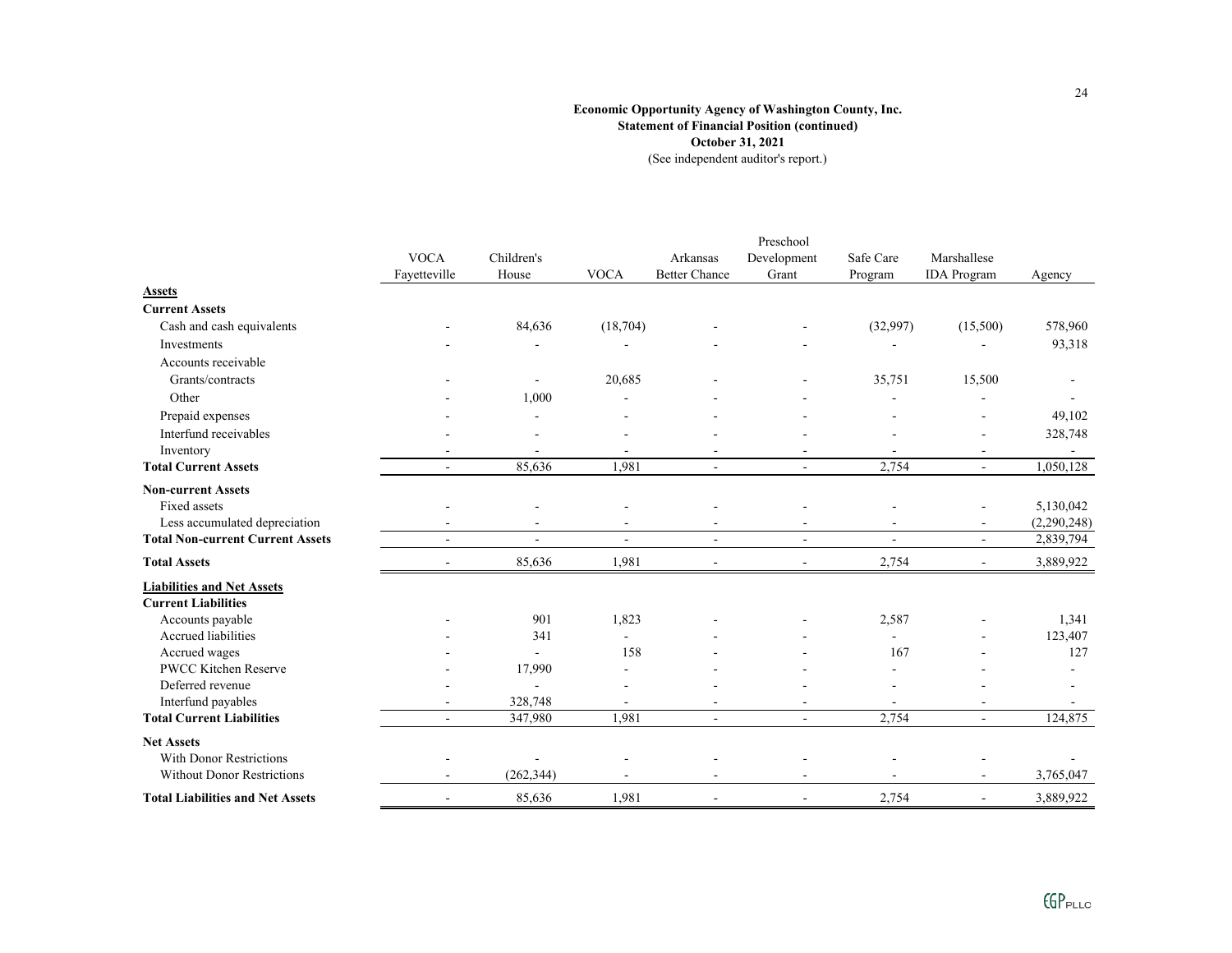#### **Economic Opportunity Agency of Washington County, Inc. Statement of Financial Position (continued) October 31, 2021** (See independent auditor's report.)

|                                         |                           |                            |          | <b>CSBG</b>            |                   | <b>Retired Senior</b> |                          |                            |
|-----------------------------------------|---------------------------|----------------------------|----------|------------------------|-------------------|-----------------------|--------------------------|----------------------------|
|                                         | Property and<br>Equipment | <b>USDA</b><br>Commodities | CSBG     | Discretionary<br>Grant | <b>CSBG CARES</b> | Volunteer<br>Program  | Ark Fresh Start          | <b>CDBG</b> Fresh<br>Start |
| <b>Assets</b>                           |                           |                            |          |                        |                   |                       |                          |                            |
| <b>Current Assets</b>                   |                           |                            |          |                        |                   |                       |                          |                            |
| Cash and cash equivalents               |                           | 49,898                     | (18,033) |                        | (26, 461)         |                       | 105,835                  |                            |
| Investments                             |                           |                            |          |                        |                   |                       |                          |                            |
| Accounts receivable                     |                           |                            |          |                        |                   |                       |                          |                            |
| Grants/contracts                        |                           | 406                        | 22,682   |                        | 26,911            |                       |                          |                            |
| Other                                   |                           |                            |          |                        |                   |                       |                          |                            |
| Prepaid expenses                        |                           |                            |          |                        |                   |                       |                          |                            |
| Interfund receivables                   |                           | ÷.                         |          |                        |                   |                       |                          |                            |
| Inventory                               |                           | 15,413                     |          |                        |                   |                       |                          |                            |
| <b>Total Current Assets</b>             | $\blacksquare$            | 65,717                     | 4,649    | $\blacksquare$         | 450               | $\blacksquare$        | 105,835                  |                            |
| <b>Non-current Assets</b>               |                           |                            |          |                        |                   |                       |                          |                            |
| Fixed assets                            | 1,390,986                 |                            |          |                        |                   |                       |                          |                            |
| Less accumulated depreciation           | (776, 121)                | $\overline{a}$             |          |                        |                   |                       |                          |                            |
| <b>Total Non-current Current Assets</b> | 614,865                   | $\mathbf{r}$               |          | $\sim$                 | ÷.                | ÷.                    | $\overline{a}$           |                            |
| <b>Total Assets</b>                     | 614,865                   | 65,717                     | 4,649    |                        | 450               | $\sim$                | 105,835                  |                            |
| <b>Liabilities and Net Assets</b>       |                           |                            |          |                        |                   |                       |                          |                            |
| <b>Current Liabilities</b>              |                           |                            |          |                        |                   |                       |                          |                            |
| Accounts payable                        |                           |                            | 1,287    |                        | 451               |                       |                          |                            |
| Accrued liabilities                     |                           |                            |          |                        |                   |                       |                          |                            |
| Accrued wages                           |                           |                            |          |                        |                   |                       |                          |                            |
| <b>PWCC Kitchen Reserve</b>             |                           |                            |          |                        |                   |                       |                          |                            |
| Deferred revenue                        |                           |                            |          |                        |                   |                       |                          |                            |
| Interfund payables                      |                           |                            |          |                        |                   |                       |                          |                            |
| <b>Total Current Liabilities</b>        | $\sim$                    | $\sim$                     | 1,287    |                        | 451               | $\sim$                | $\overline{\phantom{a}}$ |                            |
| <b>Net Assets</b>                       |                           |                            |          |                        |                   |                       |                          |                            |
| With Donor Restrictions                 |                           | 65,717                     | 3,362    |                        | (1)               |                       | 105,835                  |                            |
| <b>Without Donor Restrictions</b>       | 614,865                   |                            |          |                        |                   |                       |                          |                            |
| <b>Total Liabilities and Net Assets</b> | 614,865                   | 65,717                     | 4,649    |                        | 450               |                       | 105,835                  |                            |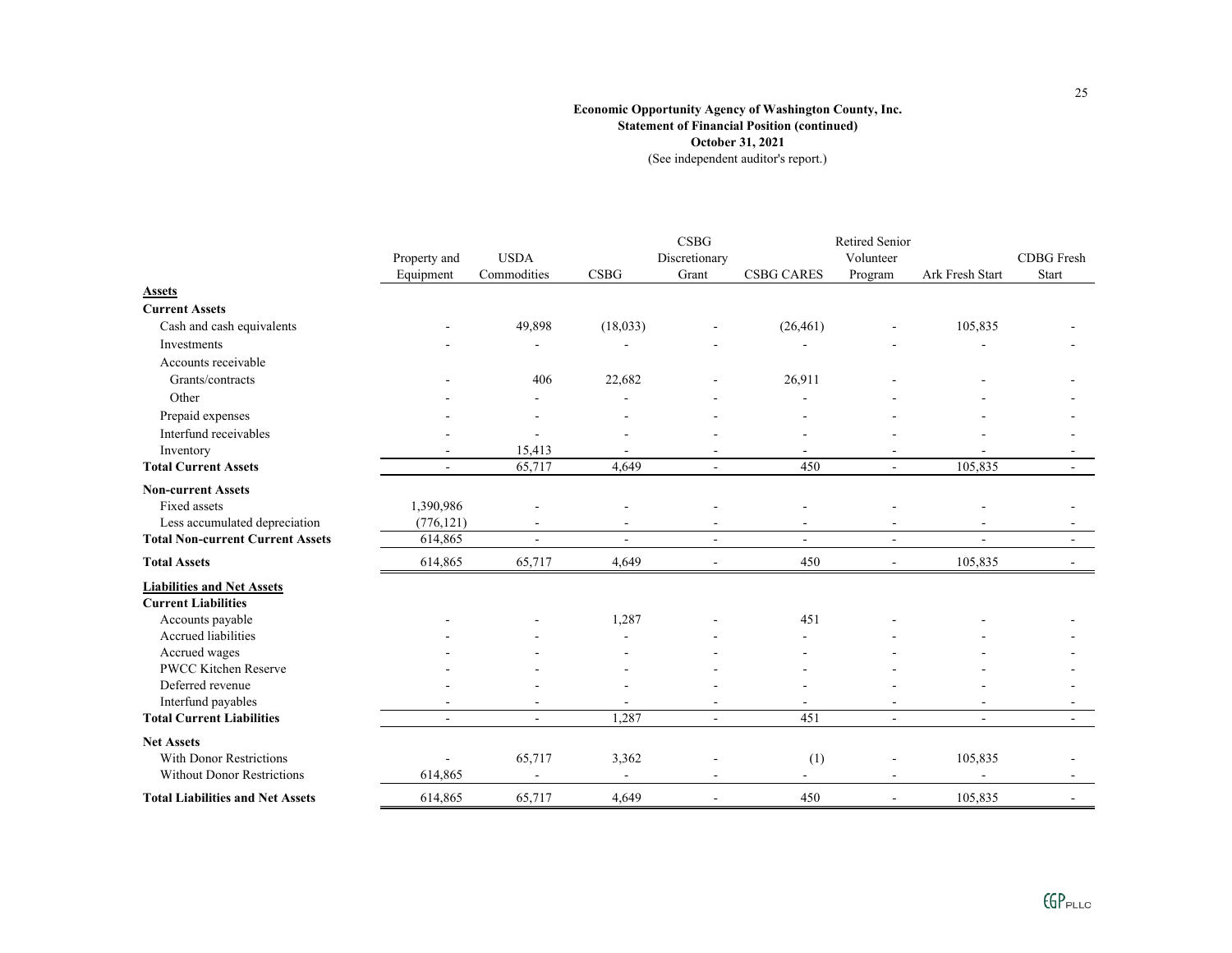#### **Economic Opportunity Agency of Washington County, Inc. Statement of Financial Position (continued) October 31, 2021** (See independent auditor's report.)

|                                         |                          |               |                     | <b>LIHEAP</b> |             |
|-----------------------------------------|--------------------------|---------------|---------------------|---------------|-------------|
|                                         |                          |               | <b>LIHEAP Cares</b> | American      |             |
|                                         | <b>IDA</b> State         | <b>LIHEAP</b> | Act                 | Rescue Plan   | Total       |
| <b>Assets</b>                           |                          |               |                     |               |             |
| <b>Current Assets</b>                   |                          |               |                     |               |             |
| Cash and cash equivalents               |                          | 25,524        | 215                 | (215, 552)    | 747,768     |
| Investments                             |                          |               |                     |               | 93,318      |
| Accounts receivable                     |                          |               |                     |               |             |
| Grants/contracts                        |                          | 2,226         |                     | 240,341       | 790,730     |
| Other                                   |                          |               |                     |               | 1,811       |
| Prepaid expenses                        |                          |               |                     |               | 49,102      |
| Interfund receivables                   |                          |               |                     |               | 328,748     |
| Inventory                               |                          |               |                     |               | 15,413      |
| <b>Total Current Assets</b>             |                          | 27,750        | 215                 | 24,789        | 2,026,890   |
| <b>Non-current Assets</b>               |                          |               |                     |               |             |
| Fixed assets                            |                          |               |                     |               | 6,521,028   |
| Less accumulated depreciation           |                          |               |                     |               | (3,066,369) |
| <b>Total Non-current Current Assets</b> |                          |               |                     |               | 3,454,659   |
| <b>Total Assets</b>                     |                          | 27,750        | 215                 | 24,789        | 5,481,549   |
| <b>Liabilities and Net Assets</b>       |                          |               |                     |               |             |
| <b>Current Liabilities</b>              |                          |               |                     |               |             |
| Accounts payable                        |                          | 278           | 176                 | 587           | 183,310     |
| Accrued liabilities                     |                          | 7             |                     |               | 150,423     |
| Accrued wages                           |                          |               | 39                  | 85            | 85,797      |
| <b>PWCC Kitchen Reserve</b>             |                          |               |                     |               | 17,990      |
| Deferred revenue                        |                          |               |                     | 24,118        | 320,599     |
| Interfund payables                      |                          |               |                     |               | 328,748     |
| <b>Total Current Liabilities</b>        | $\overline{\phantom{0}}$ | 285           | 215                 | 24,790        | 1,086,867   |
| <b>Net Assets</b>                       |                          |               |                     |               |             |
| <b>With Donor Restrictions</b>          |                          | 27,465        |                     | (1)           | 226,193     |
| <b>Without Donor Restrictions</b>       |                          |               |                     |               | 4,168,489   |
| <b>Total Liabilities and Net Assets</b> |                          | 27,750        | 215                 | 24,789        | 5,481,549   |

26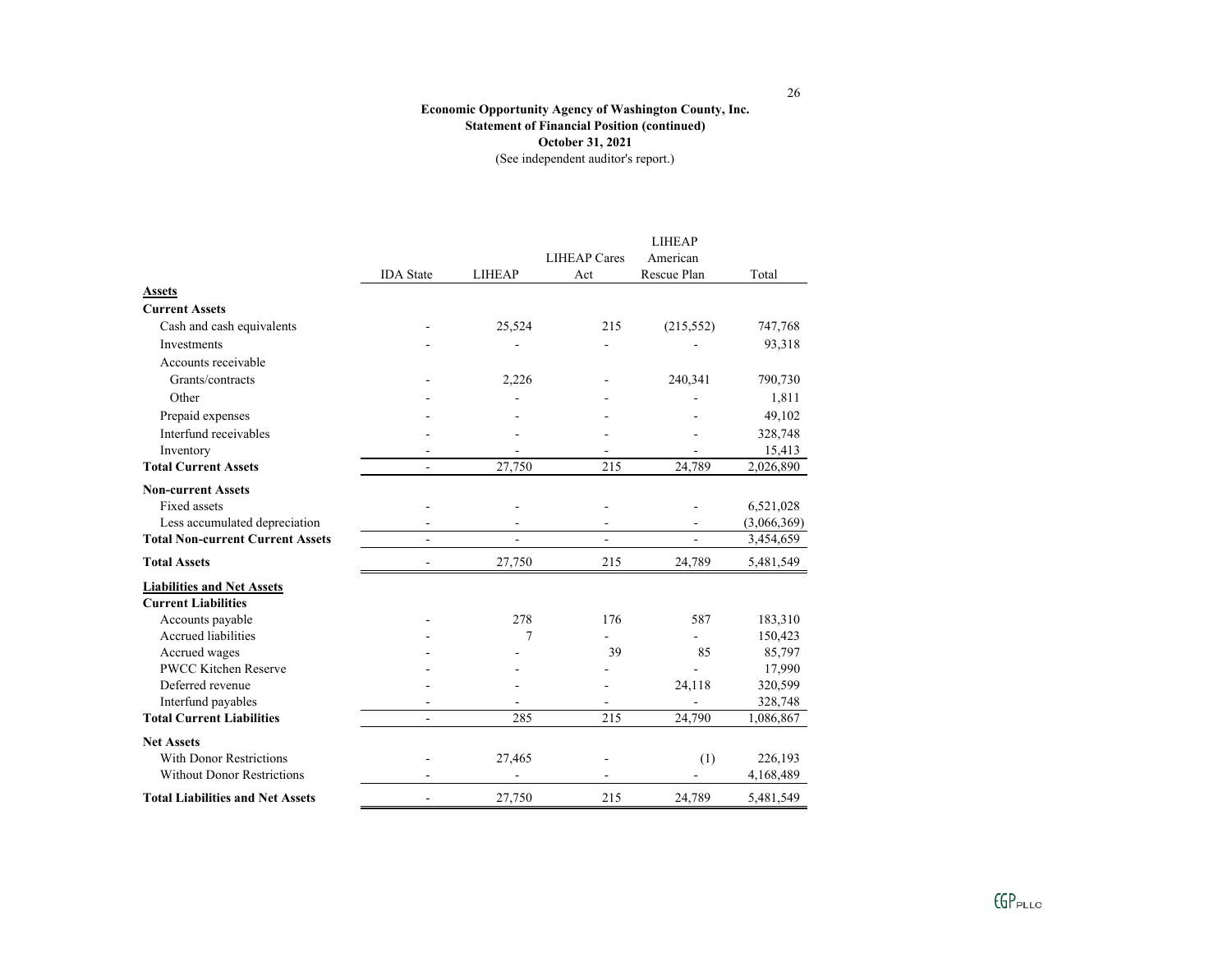## **Economic Opportunity Agency of Washington County, Inc. Combining Statement of Activities For the Year Ended October 31, 2021**

|                                        | <b>EHS</b>               | Headstart                |                          |                          | Child                    | Extended<br>Day          | <b>HS/EHS</b><br>Response & |
|----------------------------------------|--------------------------|--------------------------|--------------------------|--------------------------|--------------------------|--------------------------|-----------------------------|
|                                        | Expansion                | <b>CARES</b>             | <b>EHS</b>               |                          | Services                 | Childcare                | Relief Supp                 |
|                                        | <b>CARES</b> Act         | ACT                      | Expansion                | Headstart                | Fund                     | Program                  | Approp Act                  |
| Revenue                                |                          |                          |                          |                          |                          |                          |                             |
| Federal and state grants               | \$<br>5,595              | 42,378                   | 812,869                  | 3,411,820                | 60,652                   | 99,682                   | 121,308                     |
| Non-federal contributions and revenues |                          | $\overline{\phantom{0}}$ | $\overline{\phantom{0}}$ | 1,333                    | 15,000                   | 150,166                  |                             |
| In-kind donations                      |                          |                          | 147,460                  | 633,931                  | $\overline{a}$           |                          |                             |
| Interest Income                        | $\overline{\phantom{a}}$ | $\overline{\phantom{a}}$ | $\overline{\phantom{0}}$ | $\overline{\phantom{0}}$ | $\overline{\phantom{a}}$ | $\overline{\phantom{a}}$ | $\overline{\phantom{a}}$    |
| <b>Total Revenues</b>                  | 5,595                    | 42,378                   | 960,329                  | 4,047,084                | 75,652                   | 249,848                  | 121,308                     |
| <b>Expenses</b>                        |                          |                          |                          |                          |                          |                          |                             |
| Salaries                               |                          |                          | 519,328                  | 2,313,302                | 50,785                   | 194,284                  | 58,973                      |
| Payroll taxes                          |                          |                          | 35,748                   | 150,946                  | 5,028                    | 12,575                   | 4,412                       |
| Employee benefits                      |                          |                          | 47,220                   | 202,991                  | $\overline{a}$           | 5,152                    | 2,523                       |
| Retirement contributions               |                          | $\overline{\phantom{0}}$ | 19,730                   | 99,618                   | $\overline{\phantom{a}}$ | 2,167                    | 3,253                       |
| State unemployment insurance           |                          |                          | 8,504                    | 28,409                   | $\overline{\phantom{a}}$ | 5,909                    | $\overline{\phantom{a}}$    |
| Professional services                  | 43                       | 91                       | 30,744                   | 126,057                  | 997                      | 7,199                    | 438                         |
| Travel                                 |                          |                          | 966                      | 5,378                    |                          | 61                       | 187                         |
| Vehicle expense                        |                          | 2,249                    | 2,568                    | 5,421                    | $\overline{a}$           | $\overline{\phantom{a}}$ | $\overline{\phantom{a}}$    |
| Office expense                         |                          | $\overline{\phantom{a}}$ | 52                       | 580                      | 52                       | 9                        | $\blacksquare$              |
| Rent and space costs                   |                          | $\overline{a}$           | 79,580                   | 202,813                  |                          | 22                       |                             |
| Equipment                              |                          | 32,129                   | 25,039                   | 17,239                   | $\overline{a}$           | $\overline{a}$           | 49,970                      |
| Repairs & maintenance                  |                          |                          | 35,865                   | 179,046                  | $\overline{\phantom{0}}$ | 7,546                    |                             |
| Advertising, printing and copying      |                          | 6,405                    | 4,952                    | 45,088                   | 502                      | 392                      |                             |
| Janitorial and lawn care               |                          |                          |                          |                          |                          | $\overline{\phantom{a}}$ |                             |
| Insurance                              |                          | 641                      | 5,665                    | 45,900                   | 50                       | 670                      |                             |
| Utilities                              |                          |                          | 5,850                    | 60,126                   | 87                       | 4,604                    |                             |
| Communication                          | 1,221                    | 241                      | 7,444                    | 31,324                   | 239                      | 1,092                    | 1,553                       |
| Memberships and registration fees      |                          | $\overline{\phantom{0}}$ | 876                      | 2,674                    | 25                       | 37                       |                             |
| Program costs and supplies             | 4,331                    | 622                      | 122,910                  | 410,893                  | 3,606                    | 5,289                    |                             |
| Nutrition services - children meals    | $\overline{a}$           | $\overline{a}$           | 57                       | 1,709                    | $\overline{\phantom{a}}$ | 1,770                    |                             |
| Nutrition services - adult meals       |                          |                          | 7,175                    | 34,950                   | 1,831                    | 446                      |                             |
| Staff developmentand training          |                          | $\overline{a}$           | 29,956                   | 81,641                   | 140                      | 623                      |                             |
| Food costs and commodities             |                          |                          |                          | 187                      |                          | $\overline{\phantom{a}}$ |                             |
| COVID-19 expenses                      |                          |                          |                          | $\overline{a}$           |                          |                          |                             |
| Miscellaneous                          |                          |                          |                          |                          |                          |                          |                             |
| <b>Total Expenses</b>                  | 5,595                    | 42,378                   | 990,229                  | 4,046,292                | 63,342                   | 249,847                  | 121,309                     |
| Increase (decrease) in net assets      |                          |                          |                          |                          |                          |                          |                             |
| before other gains and losses          |                          |                          | (29,900)                 | 792                      | 12,310                   |                          | (1)                         |
| <b>Other Gains and Losses</b>          |                          |                          |                          |                          |                          |                          |                             |
| Acquisition and disposal of assets     |                          |                          |                          |                          |                          |                          |                             |
| Realized gains/(losses)                |                          |                          |                          |                          |                          |                          |                             |
| Unrealized gains/(losses)              |                          |                          |                          |                          |                          |                          |                             |
| Depreciation                           |                          |                          |                          |                          |                          |                          |                             |
| <b>Total Other Gains and Losses</b>    | $\overline{\phantom{a}}$ | $\overline{\phantom{a}}$ | $\overline{\phantom{0}}$ | $\overline{\phantom{a}}$ |                          | $\overline{\phantom{a}}$ | $\overline{\phantom{a}}$    |
| <b>Change in Net Assets</b>            |                          | $\overline{\phantom{a}}$ | (29,900)                 | 792                      | 12,310                   | $\mathbf{1}$             | (1)                         |
| <b>Net Assets - Beginning of Year</b>  |                          | -                        | 4,102                    | (7)                      | 78,881                   | 8,559                    | $\overline{\phantom{a}}$    |
| Net Assets - End of Year               | $\mathbb{S}$             |                          | (25,798)                 | 785                      | 91,191                   | 8,560                    | (1)                         |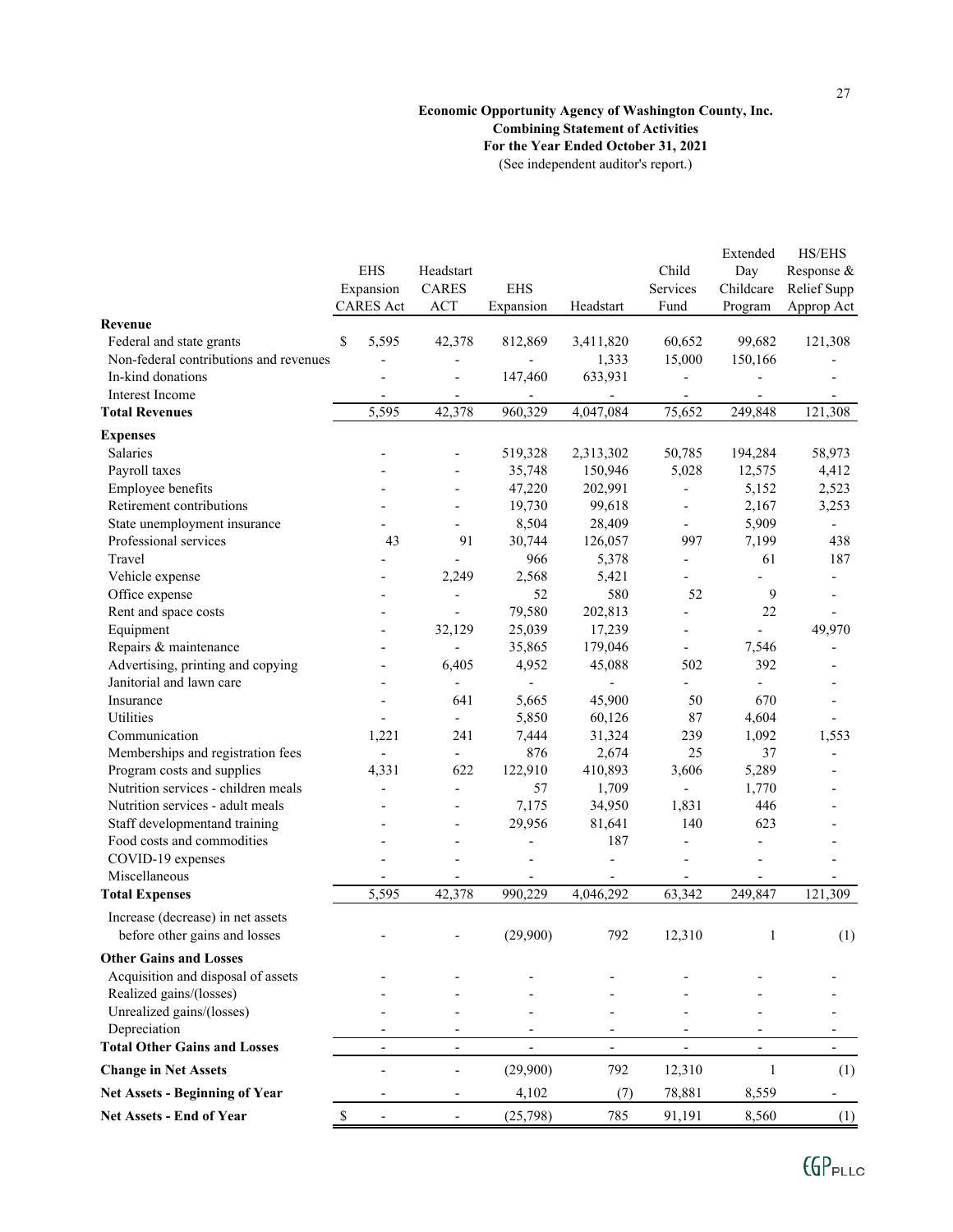### **Economic Opportunity Agency of Washington County, Inc. Combining Statement of Activities (continued) For the Year Ended October 31, 2021**

|                                                                   | <b>USDA</b>              |                          |                          |                          |                          | Marshallese              |                                    |
|-------------------------------------------------------------------|--------------------------|--------------------------|--------------------------|--------------------------|--------------------------|--------------------------|------------------------------------|
|                                                                   | School                   | <b>VOCA</b>              | Children's               |                          | Safe Care                | <b>IDA</b>               |                                    |
|                                                                   | Nutrition                | Fayetteville             | House                    | <b>VOCA</b>              | Program                  | Program                  | Agency                             |
| Revenue                                                           |                          |                          |                          |                          |                          |                          |                                    |
| Federal and state grants                                          | 179,774                  | 87,359                   | $\overline{\phantom{a}}$ | 305,580                  | 337,668                  | 46,567                   |                                    |
| Non-federal contributions and revenues                            |                          |                          | 136,604                  |                          |                          |                          | 447                                |
| In-kind donations                                                 |                          | 1,416                    | 19,394                   | 19,285                   | ٠                        | $\overline{a}$           | 101,563                            |
| Interest Income                                                   |                          | $\overline{\phantom{0}}$ | $\overline{\phantom{a}}$ |                          | $\overline{\phantom{a}}$ | $\overline{\phantom{a}}$ | 123                                |
| <b>Total Revenues</b>                                             | 179,774                  | 88,775                   | 155,998                  | 324,865                  | 337,668                  | 46,567                   | 102,133                            |
| <b>Expenses</b>                                                   |                          |                          |                          |                          |                          |                          |                                    |
| <b>Salaries</b>                                                   |                          | 65,446                   | 49,303                   | 231,912                  | 242,467                  | 2,926                    | 49,719                             |
| Payroll taxes                                                     |                          | 4,581                    | 3,448                    | 16,482                   | 17,920                   | 77                       | 3,875                              |
| Employee benefits                                                 |                          | 4,907                    | 3,772                    | 20,261                   | 13,465                   | 360                      | 2,681                              |
| Retirement contributions                                          |                          | 3,014                    | 2,736                    | 9,516                    | 5,573                    | 283                      | 2,603                              |
| State unemployment insurance                                      |                          | 1,000                    | 1,415                    | 3,124                    | 3,612                    | 45                       | 332                                |
| Professional services                                             |                          | 3,767                    | 9,805                    | 4,888                    | 696                      | 3,617                    | 222                                |
| Travel                                                            |                          |                          | 52                       | 52                       | 23,967                   | $\overline{\phantom{0}}$ | $\overline{\phantom{a}}$           |
| Vehicle expense                                                   |                          |                          | 541                      | $\overline{\phantom{a}}$ |                          | $\overline{a}$           |                                    |
| Office expense                                                    |                          |                          | 238                      |                          | 430                      |                          | 38                                 |
| Rent and space costs                                              |                          | 16                       | 170                      | 4,411                    | 7,189                    | 11                       | 127                                |
| Equipment                                                         |                          |                          | $\blacksquare$           |                          | 2,648                    |                          | $\blacksquare$                     |
| Repairs & maintenance                                             |                          |                          | 2,606                    | 509                      | $\overline{\phantom{a}}$ |                          |                                    |
| Advertising, printing and copying                                 |                          |                          | 972                      | $\overline{\phantom{a}}$ | 2,141                    |                          | 3,847                              |
| Janitorial and lawn care                                          |                          |                          | $\overline{\phantom{a}}$ |                          | $\overline{\phantom{a}}$ |                          | 545                                |
| Insurance                                                         |                          | 1,043                    | 2,540                    | 2,337                    | 1,391                    | 206                      | 8,935                              |
| <b>Utilities</b>                                                  | $\overline{a}$           | $\overline{a}$           | 1,442                    | 6,916                    | 2,212                    | $\overline{a}$           | $\overline{\phantom{a}}$           |
|                                                                   |                          | 609                      | 377                      | 2,386                    |                          | 36                       | 256                                |
| Communication                                                     |                          | 9                        |                          | 27                       | 5,911<br>400             |                          |                                    |
| Memberships and registration fees                                 |                          |                          | 3,066                    |                          |                          | 6                        | $\overline{\phantom{a}}$<br>15,964 |
| Program costs and supplies<br>Nutrition services - children meals |                          | 4,351                    | 14,162                   | 21,420                   | 6,741                    | 39,000                   |                                    |
|                                                                   | 179,774                  | $\overline{\phantom{0}}$ | 2                        | $\overline{\phantom{a}}$ | $\overline{\phantom{0}}$ |                          | $\overline{\phantom{a}}$           |
| Nutrition services - adult meals                                  | $\overline{a}$           | $\overline{a}$           | 1,373                    | $\overline{a}$           | $\blacksquare$           |                          |                                    |
| Staff developmentand training                                     |                          | 32                       | 552                      | 624                      | 905                      |                          | 129                                |
| Food costs and commodities                                        |                          |                          | $\overline{\phantom{a}}$ | $\overline{\phantom{a}}$ | $\overline{a}$           |                          |                                    |
| COVID-19 expenses                                                 |                          |                          | $\overline{\phantom{a}}$ |                          |                          |                          |                                    |
| Miscellaneous                                                     | $\overline{\phantom{a}}$ | $\overline{\phantom{0}}$ | 429                      | $\overline{\phantom{a}}$ | $\overline{\phantom{a}}$ | $\overline{\phantom{a}}$ | $\overline{\phantom{a}}$           |
| <b>Total Expenses</b>                                             | 179,774                  | 88,775                   | 99,001                   | 324,865                  | 337,668                  | 46,567                   | 89,273                             |
| Increase (decrease) in net assets                                 |                          |                          |                          |                          |                          |                          |                                    |
| before other gains and losses                                     |                          |                          | 56,997                   |                          |                          |                          | 12,860                             |
| <b>Other Gains and Losses</b>                                     |                          |                          |                          |                          |                          |                          |                                    |
| Acquisition and disposal of assets                                |                          |                          |                          |                          |                          |                          |                                    |
| Realized gains/(losses)                                           |                          |                          |                          |                          |                          |                          | 356                                |
| Unrealized gains/(losses)                                         |                          |                          |                          |                          |                          |                          | 17,814                             |
| Depreciation                                                      |                          |                          |                          |                          |                          |                          | (184, 837)                         |
| <b>Total Other Gains and Losses</b>                               |                          |                          | $\overline{a}$           |                          |                          | $\frac{1}{2}$            | (166, 667)                         |
| <b>Change in Net Assets</b>                                       | $\overline{a}$           | $\frac{1}{2}$            | 56,997                   | $\overline{\phantom{0}}$ | $\overline{\phantom{0}}$ | $\overline{a}$           | (153, 807)                         |
| <b>Net Assets - Beginning of Year</b>                             |                          | $\overline{\phantom{0}}$ | (319, 341)               |                          |                          |                          | 3,918,854                          |
| Net Assets - End of Year                                          |                          | $\overline{\phantom{0}}$ | (262, 344)               | $\overline{\phantom{a}}$ |                          | $\overline{\phantom{0}}$ | 3,765,047                          |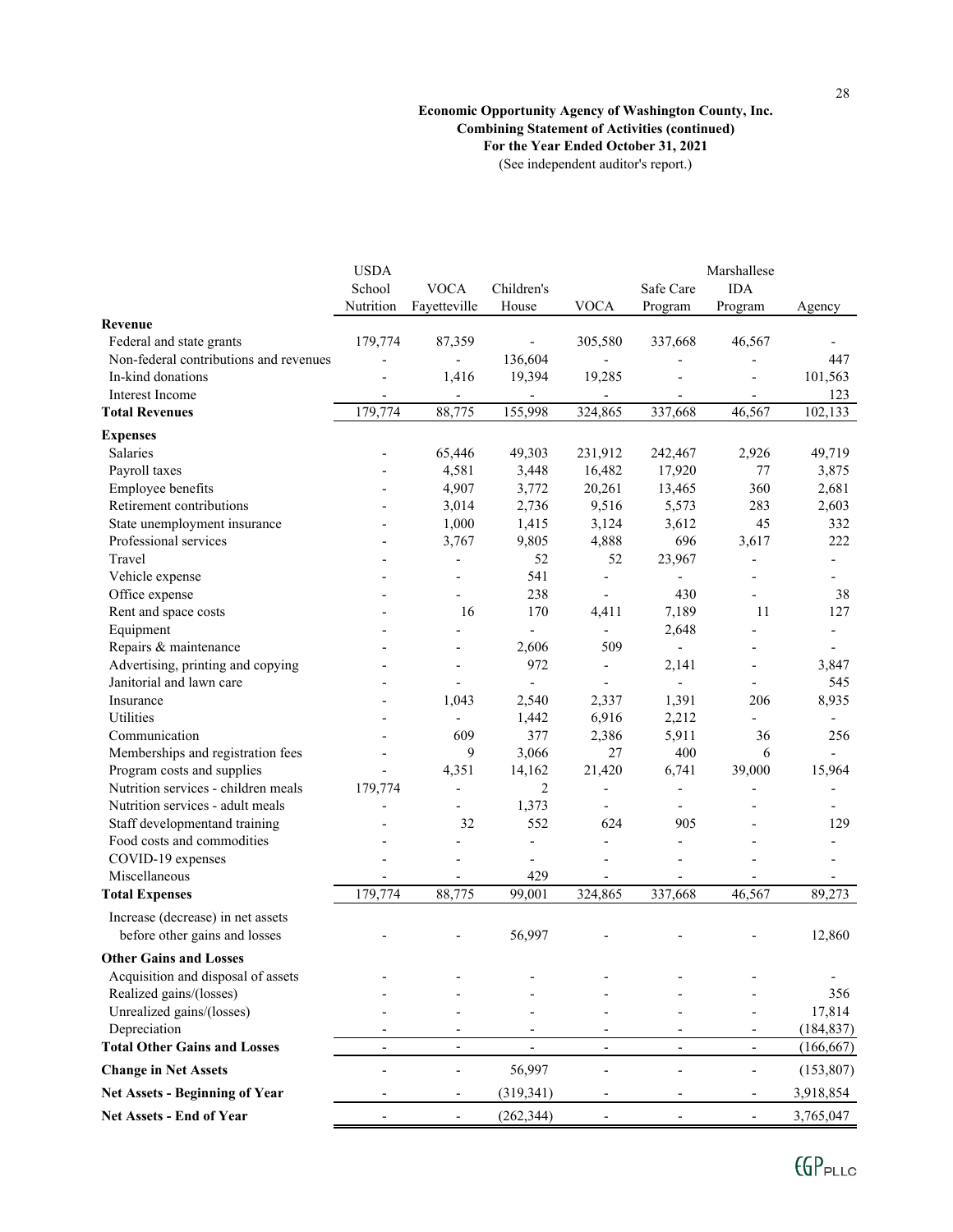### **Economic Opportunity Agency of Washington County, Inc. Combining Statement of Activities (continued) For the Year Ended October 31, 2021**

|                                        | Property                 | <b>USDA</b>              |                          |                          |                          |                          |                          |
|----------------------------------------|--------------------------|--------------------------|--------------------------|--------------------------|--------------------------|--------------------------|--------------------------|
|                                        | and                      | Com-                     |                          | CSBG                     | Arkansas                 | <b>CDBG</b>              |                          |
|                                        | Equipment                | modities                 | <b>CSBG</b>              | <b>CARES</b>             | Fresh Start              | Fresh Start              | <b>LIHEAP</b>            |
| Revenue                                |                          |                          |                          |                          |                          |                          |                          |
| Federal and state grants               |                          | 142,951                  | 314,501                  | 205,600                  | 163,026                  | 214,259                  | 1,141,452                |
| Non-federal contributions and revenues |                          |                          |                          |                          | 207,000                  |                          | 372                      |
| In-kind donations                      |                          |                          |                          |                          |                          |                          |                          |
| Interest Income                        |                          | $\overline{\phantom{a}}$ | $\overline{\phantom{a}}$ | $\overline{\phantom{a}}$ | $\overline{\phantom{0}}$ | $\overline{\phantom{a}}$ | $\overline{\phantom{a}}$ |
| <b>Total Revenues</b>                  | $\overline{\phantom{a}}$ | 142,951                  | 314,501                  | 205,600                  | 370,026                  | 214,259                  | 1,141,824                |
| <b>Expenses</b>                        |                          |                          |                          |                          |                          |                          |                          |
| Salaries                               |                          | 5,131                    | 224,765                  | 51,653                   | 12,906                   | 14,260                   | 93,241                   |
| Payroll taxes                          |                          | 366                      | 15,978                   | 3,894                    | 954                      | 1,083                    | 6,908                    |
| Employee benefits                      |                          | 431                      | 15,168                   | 1,575                    | 925                      | 128                      | 5,271                    |
| Retirement contributions               |                          | 308                      | 13,278                   | 2,081                    | 469                      | 92                       | 3,937                    |
| State unemployment insurance           |                          | 40                       | 1,966                    | 801                      | 348                      | 274                      | 1,840                    |
| Professional services                  |                          | 1,358                    | 2,220                    | 10,134                   | 2,713                    | 1,004                    | 12,115                   |
| Travel                                 |                          |                          | 132                      |                          | L,                       |                          | $\overline{a}$           |
| Vehicle expense                        |                          | Ē,                       | $\overline{a}$           | $\overline{\phantom{a}}$ | $\overline{\phantom{0}}$ | $\overline{a}$           | $\blacksquare$           |
| Office expense                         |                          | $\overline{\phantom{a}}$ | 2,924                    | 1,720                    | 124                      | 681                      | 6,565                    |
| Rent and space costs                   |                          | 4,578                    | 13,088                   | 2,549                    | $\overline{a}$           |                          | 8,734                    |
| Equipment                              |                          | $\overline{a}$           | $\overline{a}$           | $\overline{\phantom{0}}$ | $\overline{a}$           |                          | $\overline{\phantom{0}}$ |
| Repairs & maintenance                  |                          |                          | $\overline{\phantom{0}}$ |                          |                          |                          |                          |
| Advertising, printing and copying      |                          | $\overline{\phantom{a}}$ | 986                      |                          | $\overline{\phantom{0}}$ | 155                      | 4,104                    |
| Janitorial and lawn care               |                          | 18                       | 37                       |                          |                          |                          | 37                       |
| Insurance                              |                          | 442                      | 2,124                    | 164                      | 133                      |                          | 799                      |
| Utilities                              |                          |                          | $\overline{a}$           |                          |                          |                          |                          |
| Communication                          |                          | 1,365                    | 5,589                    | 691                      | 424                      | 324                      | 4,549                    |
| Memberships and registration fees      |                          | 3                        | 8,069                    |                          | $\overline{\phantom{0}}$ |                          | 23                       |
| Program costs and supplies             |                          | 219,642                  | 5,848                    | 129,945                  | 244,953                  | 196,200                  | 990,690                  |
| Nutrition services - children meals    |                          |                          | $\overline{\phantom{0}}$ |                          |                          |                          |                          |
| Nutrition services - adult meals       |                          |                          | $\overline{a}$           |                          |                          |                          |                          |
| Staff developmentand training          |                          |                          | 2,131                    |                          | $\overline{a}$           |                          | 48                       |
| Food costs and commodities             |                          | Ē,                       | $\overline{\phantom{0}}$ | $\overline{\phantom{a}}$ | $\overline{\phantom{0}}$ |                          |                          |
| COVID-19 expenses                      |                          |                          | 198                      | 394                      | 242                      | 58                       | 442                      |
| Miscellaneous                          |                          |                          | $\overline{\phantom{0}}$ |                          | $\frac{1}{2}$            |                          |                          |
| <b>Total Expenses</b>                  | $\overline{a}$           | 233,682                  | 314,501                  | 205,601                  | 264,191                  | 214,259                  | 1,139,303                |
| Increase (decrease) in net assets      |                          |                          |                          |                          |                          |                          |                          |
| before other gains and losses          |                          | (90, 731)                |                          | (1)                      | 105,835                  |                          | 2,521                    |
|                                        |                          |                          |                          |                          |                          |                          |                          |
| <b>Other Gains and Losses</b>          |                          |                          |                          |                          |                          |                          |                          |
| Acquisition and disposal of assets     | 297,475                  |                          |                          |                          |                          |                          |                          |
| Realized gains/(losses)                |                          |                          |                          |                          |                          |                          |                          |
| Unrealized gains/(losses)              |                          |                          |                          |                          |                          |                          |                          |
| Depreciation                           | (75, 453)                |                          |                          |                          |                          |                          |                          |
| <b>Total Other Gains and Losses</b>    | 222,022                  | $\overline{\phantom{a}}$ | $\overline{\phantom{a}}$ | $\overline{\phantom{0}}$ | $\overline{\phantom{a}}$ | $\overline{\phantom{a}}$ |                          |
| <b>Change in Net Assets</b>            | 222,022                  | (90, 731)                |                          | (1)                      | 105,835                  |                          | 2,521                    |
| <b>Net Assets - Beginning of Year</b>  | 392,843                  | 156,448                  | 3,362                    | -                        |                          | $\overline{\phantom{a}}$ | 24,944                   |
| Net Assets - End of Year               | 614,865                  | 65,717                   | 3,362                    | (1)                      | 105,835                  | $\overline{\phantom{a}}$ | 27,465                   |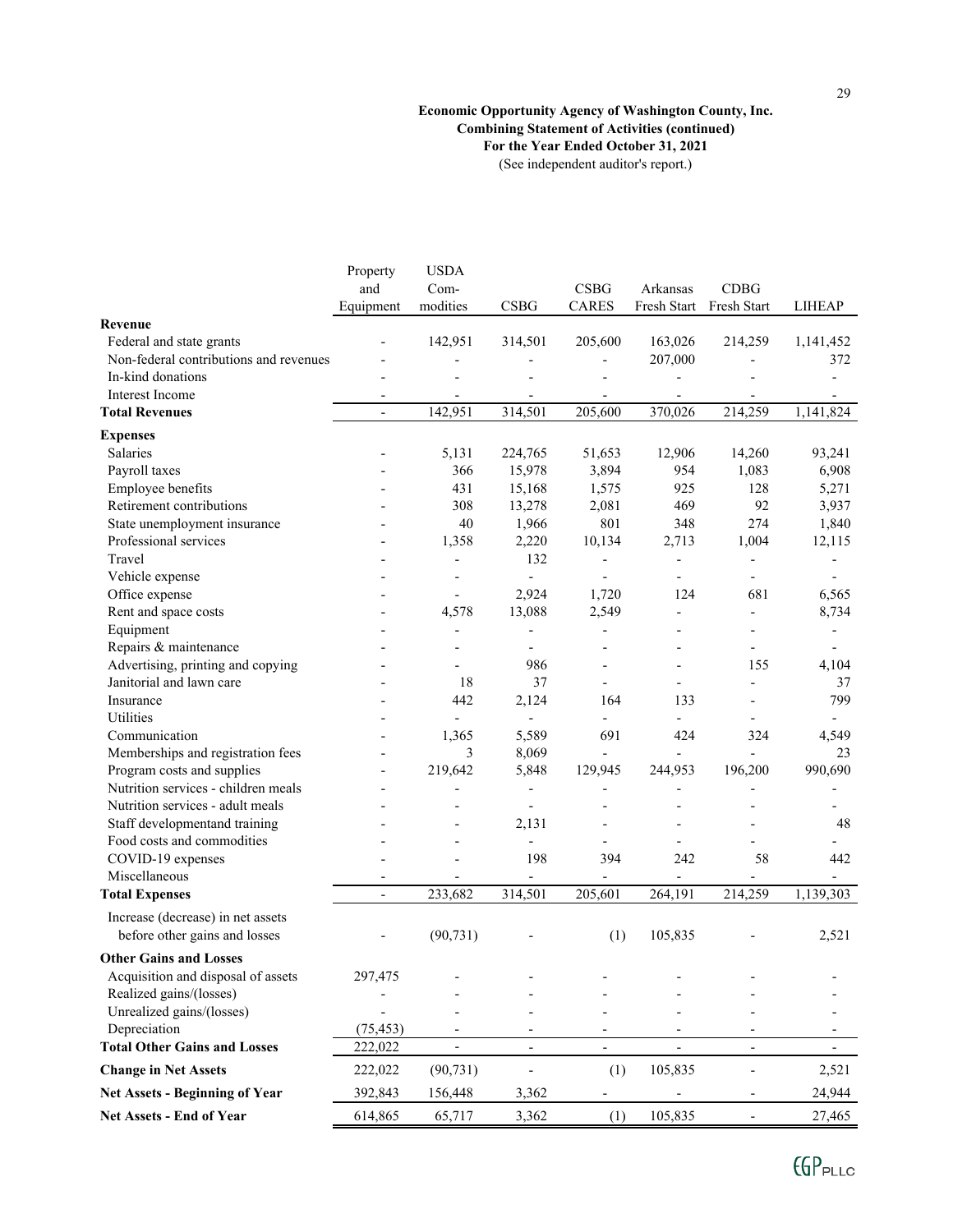30

#### **Economic Opportunity Agency of Washington County, Inc. Combining Statement of Activities (continued) For the Year Ended October 31, 2021**

|                                        |                          | <b>LIHEAP</b>            |            |
|----------------------------------------|--------------------------|--------------------------|------------|
|                                        | <b>LIHEAP</b>            | American                 |            |
|                                        | <b>CARES</b> Act         | Rescue Plan              | Total      |
| Revenue                                |                          |                          |            |
| Federal and state grants               | 121,320                  | 435,300                  | 8,249,661  |
| Non-federal contributions and revenues |                          |                          | 510,922    |
| In-kind donations                      |                          |                          | 923,049    |
| Interest Income                        |                          |                          | 123        |
| <b>Total Revenues</b>                  | 121,320                  | 435,300                  | 9,683,755  |
| <b>Expenses</b>                        |                          |                          |            |
| <b>Salaries</b>                        | 16,320                   | 19,312                   | 4,216,033  |
| Payroll taxes                          | 1,171                    | 1,438                    | 286,884    |
| Employee benefits                      | 1,132                    | 672                      | 328,634    |
| Retirement contributions               | 972                      | 656                      | 170,286    |
| State unemployment insurance           | 25                       | 189                      | 57,833     |
| Professional services                  | 792                      | 502                      | 219,402    |
| Travel                                 | -                        | $\overline{\phantom{0}}$ | 30,795     |
| Vehicle expense                        |                          | $\overline{a}$           | 10,779     |
| Office expense                         | 13                       | 1,366                    | 14,792     |
| Rent and space costs                   | 635                      |                          | 323,923    |
| Equipment                              | $\overline{\phantom{0}}$ |                          | 127,025    |
| Repairs & maintenance                  | $\overline{\phantom{0}}$ |                          | 225,572    |
| Advertising, printing and copying      | 337                      | 329                      | 70,210     |
| Janitorial and lawn care               |                          |                          | 637        |
| Insurance                              |                          |                          | 73,040     |
| Utilities                              |                          |                          | 81,237     |
| Communication                          | 1,034                    | 98                       | 66,763     |
| Memberships and registration fees      |                          |                          | 15,215     |
| Program costs and supplies             | 98,889                   | 410,739                  | 2,946,195  |
| Nutrition services - children meals    |                          |                          | 183,312    |
| Nutrition services - adult meals       |                          |                          | 45,775     |
| Staff developmentand training          |                          |                          | 116,781    |
| Food costs and commodities             |                          |                          | 187        |
| COVID-19 expenses                      |                          |                          | 1,334      |
| Miscellaneous                          |                          |                          | 429        |
| <b>Total Expenses</b>                  | 121,320                  | 435,301                  | 9,613,073  |
| Increase (decrease) in net assets      |                          |                          |            |
| before other gains and losses          |                          | (1)                      | 70,682     |
| <b>Other Gains and Losses</b>          |                          |                          |            |
| Acquisition and disposal of assets     |                          |                          | 297,475    |
| Realized gains/(losses)                |                          |                          | 356        |
| Unrealized gains/(losses)              |                          |                          | 17,814     |
| Depreciation                           |                          |                          | (260, 290) |
| <b>Total Other Gains and Losses</b>    |                          |                          | 55,355     |
| <b>Change in Net Assets</b>            |                          | (1)                      | 126,037    |
| <b>Net Assets - Beginning of Year</b>  |                          |                          | 4,268,645  |
| Net Assets - End of Year               |                          | (1)                      | 4,394,682  |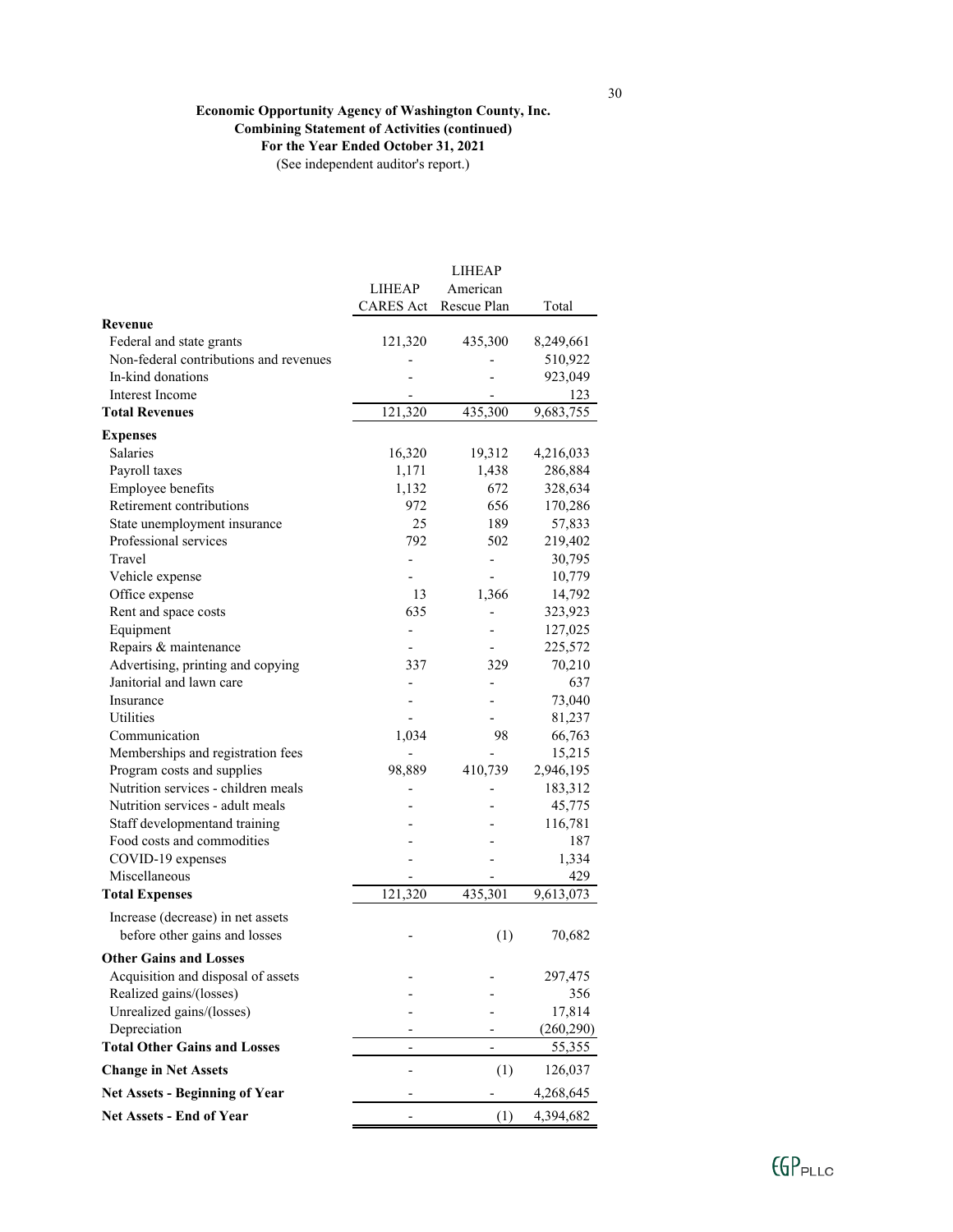## **Economic Opportunity Agency of Washington County, Inc. Schedule of Units of Service for the Child and Adult Care Food Program October 31, 2021**

|              | <b>CACFP MEALS REPORTED</b> |        |             |        |  |  |  |
|--------------|-----------------------------|--------|-------------|--------|--|--|--|
|              | <b>Breakfast</b>            | Lunch  | Supplements | Total  |  |  |  |
| November     | 1,909                       | 1,926  | 1,950       | 5,785  |  |  |  |
| December     | 1,523                       | 1,529  | 1,553       | 4,605  |  |  |  |
| January      | 2,401                       | 2,376  | 2,433       | 7,210  |  |  |  |
| February     | 1,908                       | 1,929  | 1,948       | 5,785  |  |  |  |
| March        | 2,663                       | 2,700  | 2,720       | 8,083  |  |  |  |
| April        | 3,360                       | 3,382  | 3,435       | 10,177 |  |  |  |
| May          | 2,943                       | 2,968  | 2,984       | 8,895  |  |  |  |
| June         | 1,754                       | 1,748  | 1,775       | 5,277  |  |  |  |
| July         | 47                          | 47     | 49          | 143    |  |  |  |
| August       | 1,426                       | 1,416  | 1,436       | 4,278  |  |  |  |
| September    | 3,245                       | 3,187  | 3,231       | 9,663  |  |  |  |
| October      | 3,817                       | 3,798  | 3,854       | 11,469 |  |  |  |
| <b>Total</b> | 26,996                      | 27,006 | 27,368      | 81,370 |  |  |  |